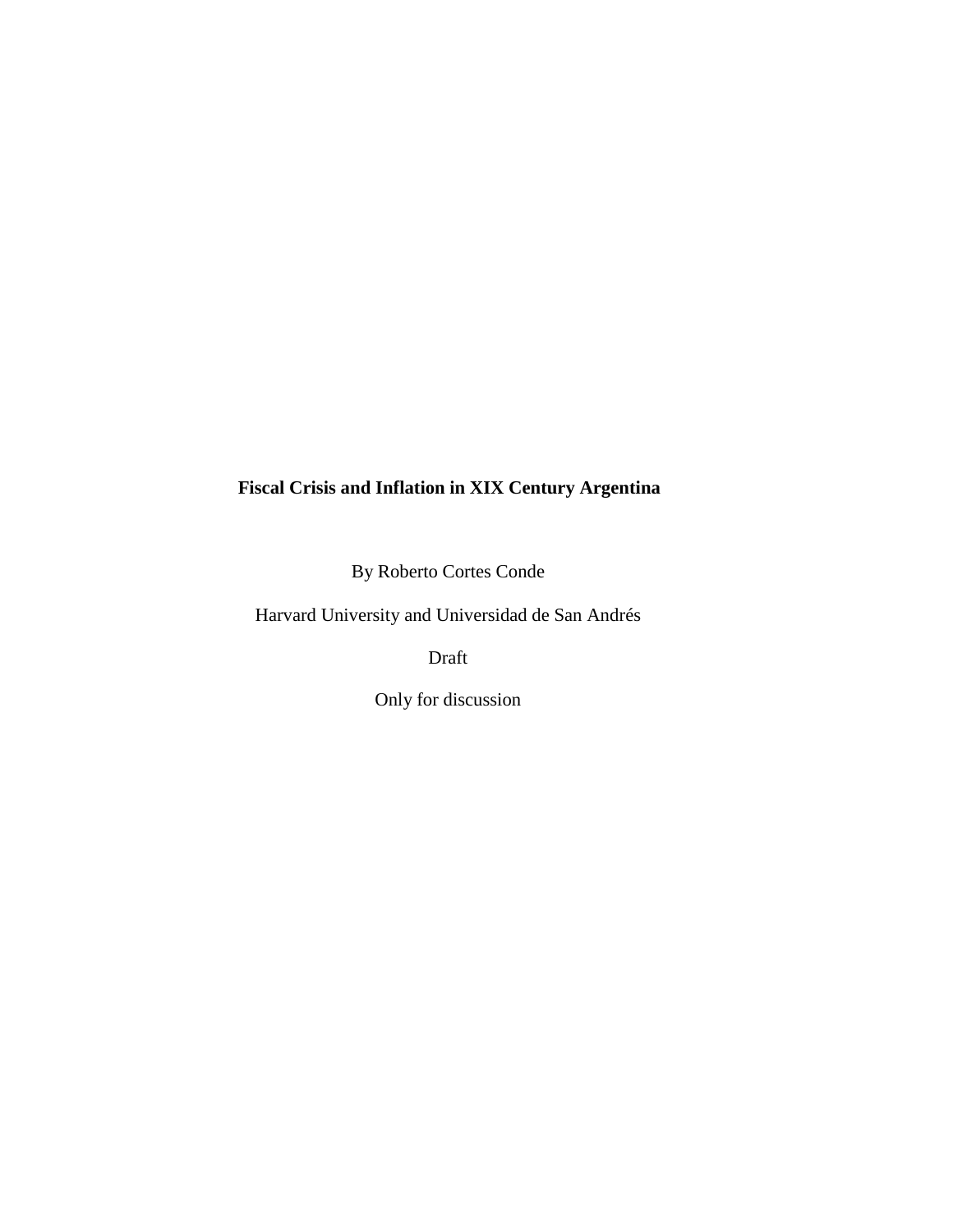### I. Introduction

l

As is well known, the majority of the former Spanish colonies experienced long periods of political unrest and economic instability after their independence (1810-1820). Prolonged wars and endless domestic conflicts lasting almost a century had a negative impact on economic growth (Coatsworth; 1993).

In previous work (Cortes Conde, 1989; Cortes Conde, 1997 and Cortes Conde and Mc Candless, 1998), I extensively discussed the fiscal aspects of the transition from colony to nation. I did not agree with the common wisdom that the failure to form stable governments in Argentina lied in the heritage from Spain not allowing the *criollos* to experience self-government. This did not explain why they were unable to learn from other experiences like that of the United States. I argued instead that one of the causes for this failure was the inability of the new states to find regular sources of revenue needed to maintain an army and to assure the monopoly of coercion for the central government<sup>1</sup> (North; 1981).

After independence, the northern territories of the Upper Peru with the rich mines of Potosi were lost. This was the main source of fiscal revenue in colonial times (Klein, 1973; Halperin, 1982; and Amaral, 1988). From a regime based on the collection of dominial revenues (royalties on mine production, the fifth and the tenth) Argentina turned to a new one based on the collection of taxes (Tax State) during the period of independence. Although the new government opened the country to international trade, due to the poverty of resources and limited international trade, taxes on trade were not enough to compensate for the losses of Potosi. I would argue, however, that some of the institutions inherited from Spain -enormous bureaucracies, Viceroyalties, audiencias, etc.- had negative consequences when lacking mineral resources and the new countries turned to new sources of revenues.

 $<sup>1</sup>$  Military outlays were the major part of expenditures during the early stages of formation of the nation states. (Ardant; 1971).</sup>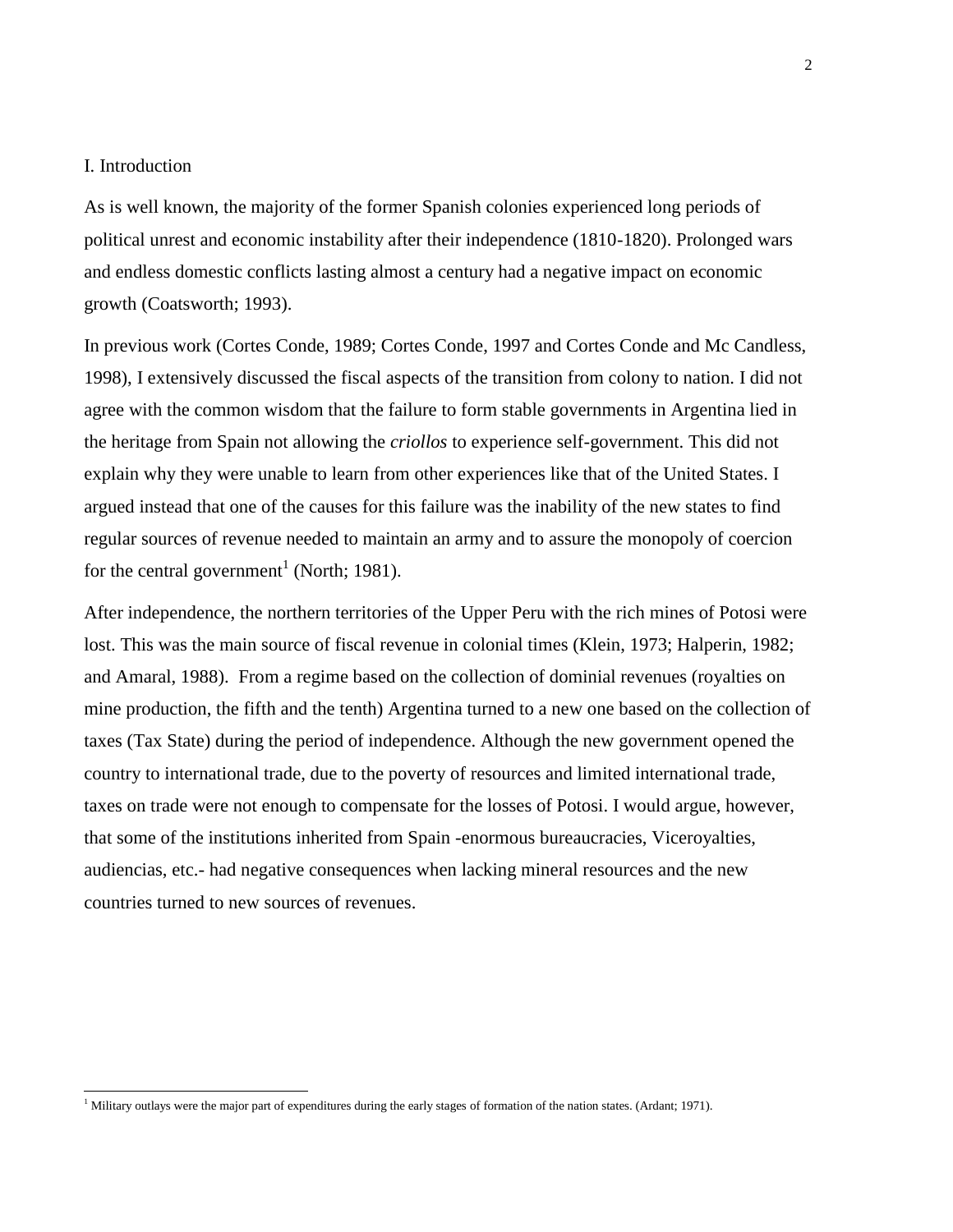This paper states that the failure to consolidate a new state within the boundaries of the former colonial administration, as provider of public goods, lied in the inability to secure revenues to pay ordinary and extraordinary expenditures (wars).

Given the existence –during the time of independence- of technologies instrumental for issuing long-term debt  $2$  to finance those extraordinary expenses, why were they not adopted or why did they fail? I point out that there were circumstances: the colonial institutional heritage, the availability of resources, and external shocks that made the government unable to follow institutional arrangements experimented in other parts of the world. Under severe constrains, they choose instruments readily available instead, usually inflationary taxes, force debt and confiscation. When tax collection was not possible  $3$  (during blockades) an inflationary tax was not irrational. The solution convenient for them, and an outcome of the diverse interest of heterogeneous groups (Alesina and Drazen; 1991) created a reputation problem that negatively affected the future (the country was denied access of capital market and the rate of interest rose)**. 4**

This work has been inspired by the recent literature in institutional economics, and political economy. It owes much to the articles of North and Weingast (1989) on the effect of institutional reforms after the Glorious Revolution's establishment of credible commitments to gain access to

 $\overline{a}$ 

 $2$ <sup>2</sup> They were known as it is seen in the 1821 reform.

<sup>&</sup>lt;sup>3</sup> More than 80 % of the revenues came from the Buenos Aires customhouse. The Brazilians blockaded the Buenos Aires port from 1826 to 1828. The French did it from 1838 to1840 and the French and the British from 146 to 1848. Bulow and Rockoff (1989) sustained that the credit line of any country has a ceiling (the present value of the country's future income). If the ceiling is reached the country will gain by repudiation its debt*.* 

<sup>&</sup>lt;sup>4</sup> In addition the government was concerned with its own survival, and not with the consequences of its behavior on the future governments. Under political regimes not characterized by a peaceful succession of political parties, leaving a difficult financial situation to the new government could contribute to its failure and to avoid its perpetuation in office.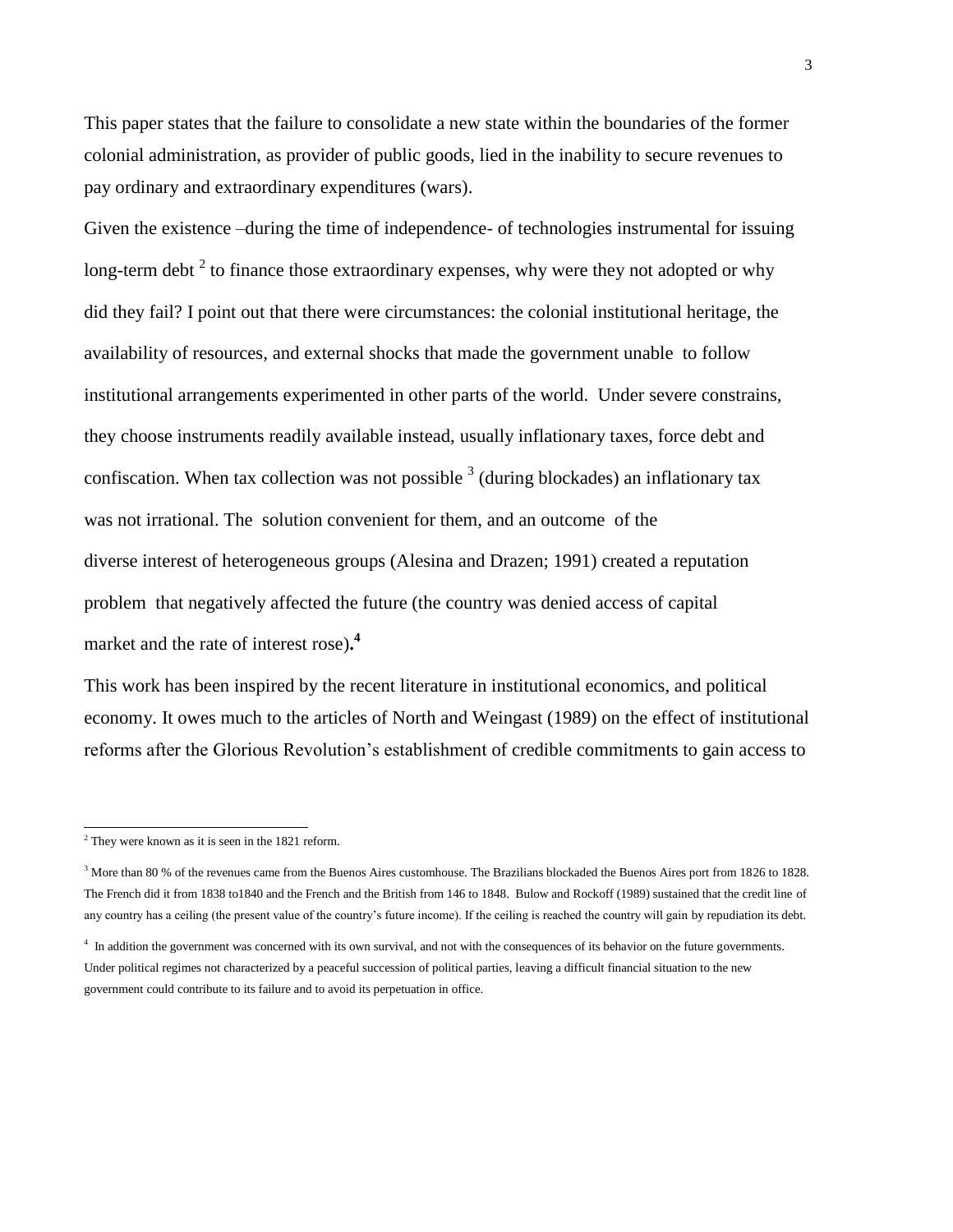capital markets, Sargent and Velde (1995) on the comparison of the French and British cases, Bordo and White (1991), Alesina and Drazen (1995), Alesina (1988) and Eichengreen (1990).

## II.

In this paper I will discuss Argentina's fiscal experience in the XIX century and its political and institutional framework. I will present data on revenues, expenditures, the deficit, and the evolution of the public debt (foreign and internal) and its yield. I will compare, through time, the yield on British consols with the yield on argentine bonds. The difference between them is what is called the country risk. Market government debt quotations indicated the present value of the future government revenues.

I will point out that several factors had an effect on the market evaluation of sovereign debt:

- 1. The capacity to generate superavits (due to the rise of revenues or the fall in expenditures). I will consider the debt/public-revenue ratio specifically.
- 2. The power of the government to implement its plans and to remain in office (Sargent and Velde; 1995). This will depend on:
	- a. Internal opposition, conflicts or civil wars.
	- *b.* External wars, especially when wars affected the capacity to obtain revenues (blockades). When, despite of its performance, the government is perceived as unable to collect revenues, or because it is at the edge of breaking down, the markets discount it, and public bonds' values fall.
- 3. Finally, the existence of institutions that constrained the government from controlling expenditures and the creation of money. (North and Weingast; 1989).

I argue that in periods of fiscal equilibrium, and internal and external peace, country risk diminished; the contrary happened in periods of deficit and internal or external wars. Also, country risk diminished when the market perceived the existence of credible institutions able to limit the government (such us Convertibility in 1867 or the Currency board in 1899). The same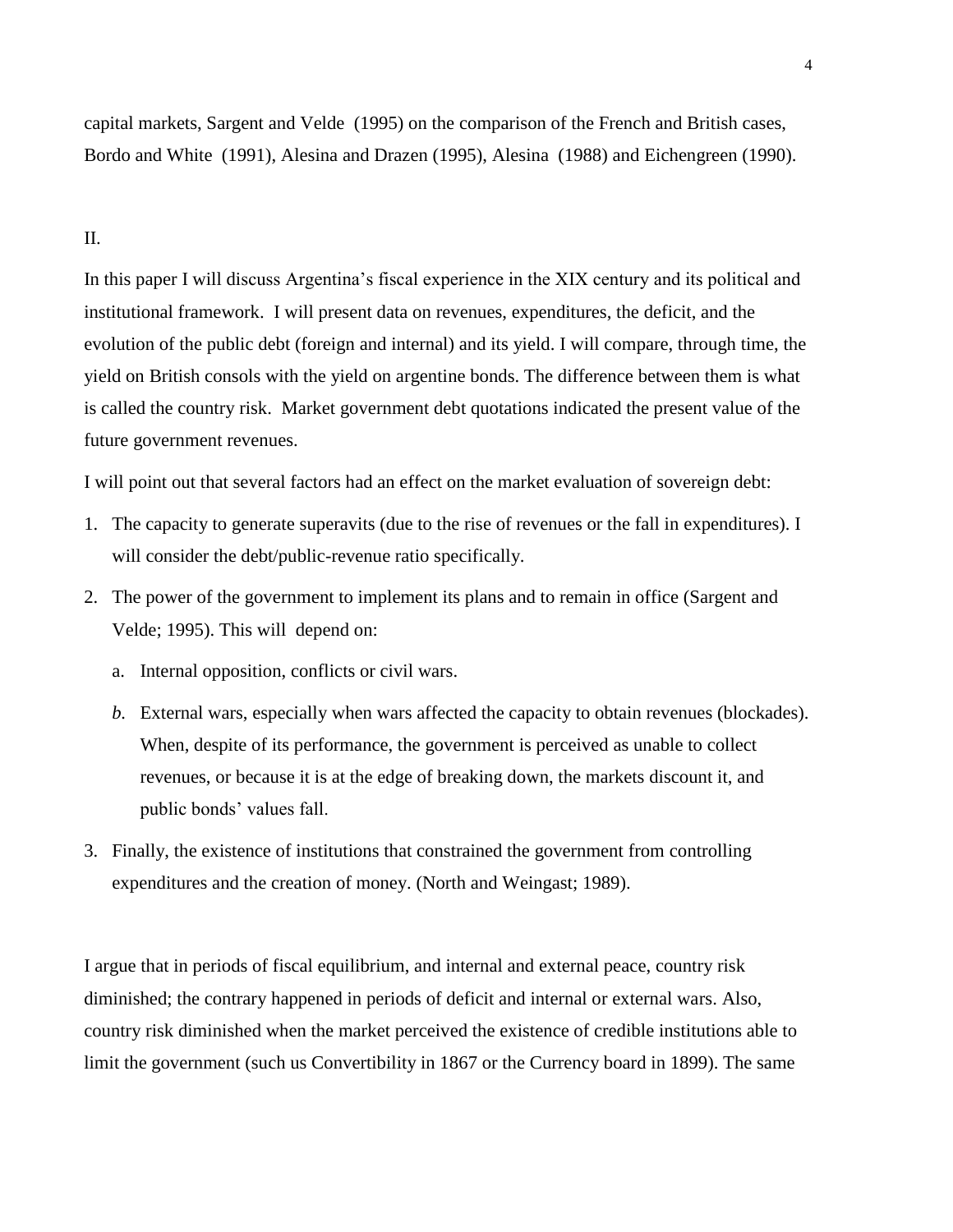happened when there was a history of good performance of the government (as in 1880 when after the suspension of convertibility in 1876, the country went back to prior parity).

I will relate the perception of the market on the sovereign debt (Country Risk) to the debt/fiscalrevenue ratio (D/FR). Also, I will try to see to what extent political events, government performance and institutional changes affected that perception. (See Graph 1. Country Risk).

## III. History

### *1. The formation of a new nation sate*

Not all the former viceroyalty provinces followed the revolution of May 1810 that removed the Viceroy and established a new government in Buenos Aires. The northern regions (the Upper Peru, what is now Bolivia) rejected the authority of the revolutionary government of the Rio de la Plata and ever since, they remained autonomous, failing all the attempts of Buenos Aires to reoccupy them and the rich mines of Potosi. Because mining royalties were the main source of fiscal revenues this had negative impact on the Treasury and affected the economy through a severe shortage of currency (due the widespread use of silver coins). (See Table 1. Income from Potosi and from customs).

|         | 1791 - 1795 | 1806 - 1810 | $1811 - 1815$ |
|---------|-------------|-------------|---------------|
| Potosi  | 8,063       | 3,635       | 420           |
| Customs | 947         | 2,338       | 6,453         |

Revenues of the Real Caja de Buenos Aires, in thousands of pesos

Source: Halperin (1982)

In the meantime the government, responding to its liberal ideologies but also to its financial needs, had embarked in free trade policies not obtaining the expected results due to the high cost of transportation that maintained European markets far from the reach of the South-American nations. While the fiscal revenues coming from the increased international trade were not enough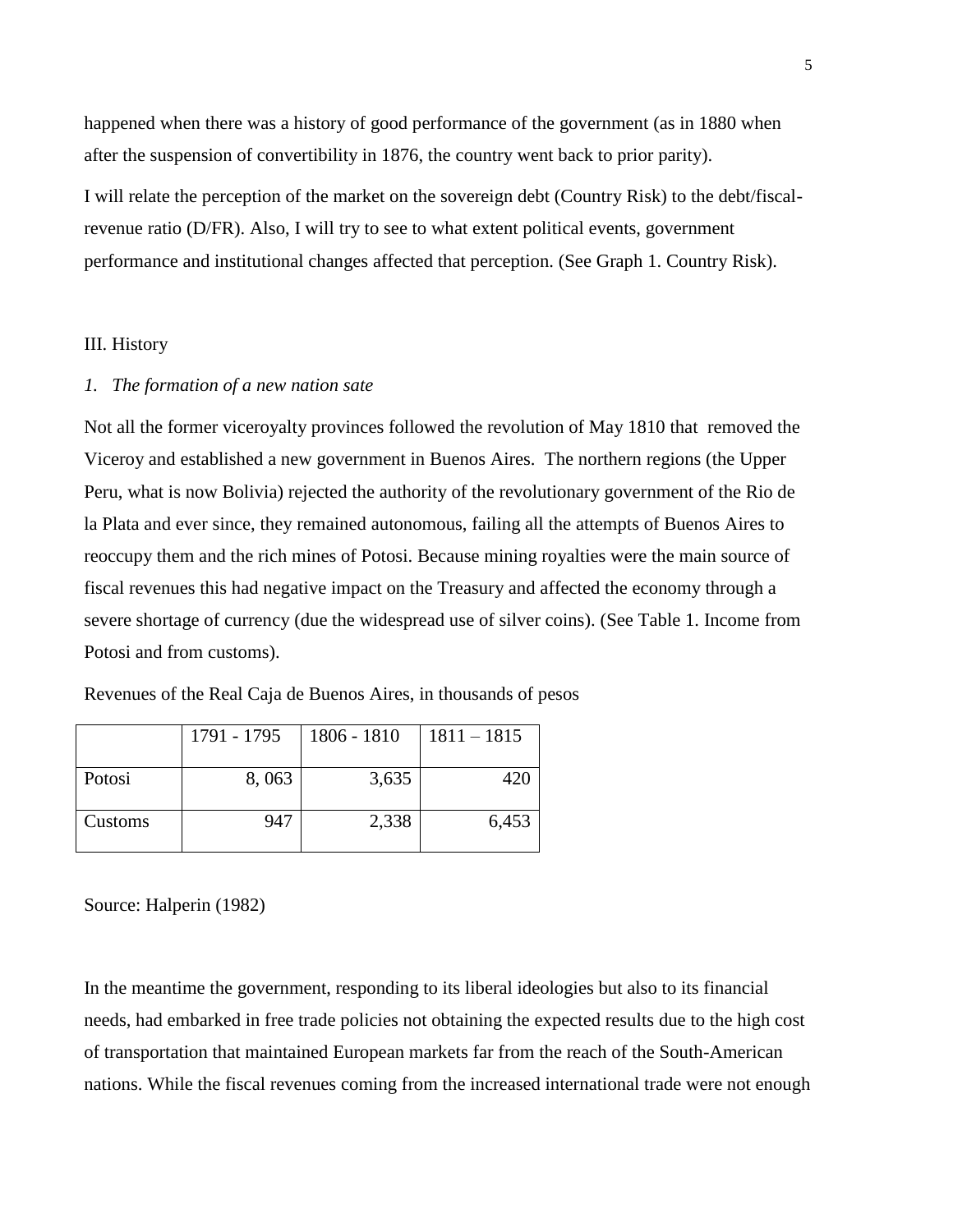to compensate Potosi losses, the government had the need to organize an army to sustain its authority, challenged not only in the central and northern provinces but also in Paraguay and Uruguay. Having limited resources and not willing to launch inflationary policies (after the asignats experience in France) the government failed to maintain an efficient and loyal army in the distant territories.

The poverty of the rural economy did not allow sustaining the bureaucracies that existed in colonial times. However, the decision to maintain a modest army affected the government that had to struggle with local strongmen (caudillos) who successfully challenged its authority with the advantage of having resources in kind (horses and peons).

In addition, the lack of financial instruments (unknown in Spain and in its colonies) worsened this situation. Even with very small deficits they were not able to get long term financing. (See Graph 2. Fiscal Deficits). The government was thus facing reiterated crisis due to the short-term maturity of its debt.

Attacked from different places and with an uncommitted army that finally rebelled in 1819, the central authority collapsed in February 1820 before the irregular forces of the caudillos of Santa Fe and Entre Rios.

*2. The divided country. The Confederation of Provinces.*

For the following three decades, the country was split up in different autonomous provinces. In this period the following political events and institutional reforms are worth noticing:

- I. Financial reform in 1821 and foundation of the first Bank of Issue in 1822.
- II. War of Brazil and blockade during1825-27. Inconvertibility in 1826. Default of foreign debt in 1827.
- III. War and blockades in 1837, 1838-40 and 1846-48.

*The Buenos Aires' 1821 financial reforms*.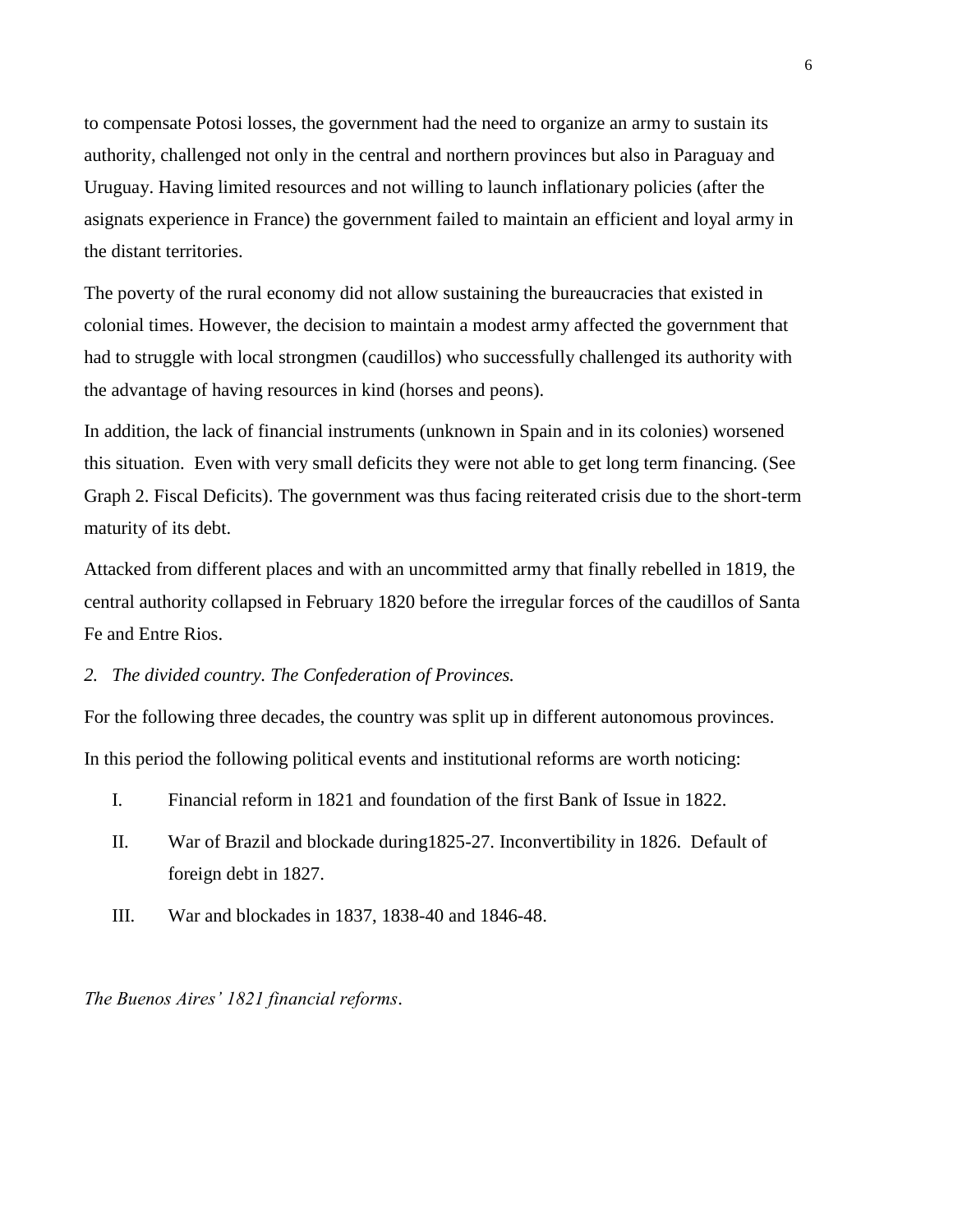Having experienced reiterated fiscal crisis due to short term financing, the new government of the province of Buenos Aires started an ambitious financial reform.<sup>5</sup> The reform had different objectives:

To raise revenues by widening the tax base including property taxes (contribucion directa).

To reduce expenditures eliminating military personnel and subsidies to the Church.

To organize the administration, making the presentation of a yearly budget compulsory for the first time, and creating organisms of control.

To organize a system of Public Credit. They created a Sinking Fund for the payments of the long-term debt. They consolidated preexistent national debt after solving all the claims up to 1.5m pesos. Not surprisingly, after a civil war*,* the debt jumped to more than double during the consolidation processes, and in 1821 the Government issued bonds up to the amount of 3m pesos.

To a large extent the new bonds recognized debts to the military that were left out of their jobs after the end of the civil war in 1820.

Because of the large increment in the consolidated debt, the attempt to reduce its financial cost failed. The new debt was offered in secondary markets with a discount of almost 50 %. So the wars left a negative legacy reflected in bond quotations.

In 1822, a Bank of Issue was created inspired by the experience of the Bank of England. The government was trying to widen the market for debt, exchanging large denominated government debt placed in the Bank for small notes that the Bank would place with the public (Sargent and Velde; 1995).

But the Bank Board was more inclined to give cheap credit to friends and associates, embarking in a policy of over issues of notes that affected metallic reserves.

Having been unsuccessful in both attempts, the government tried to exchange expensive domestic debt for cheaper international debt (Amaral; 1984). With that goal in mind, in a moment of expansion in financial markets, the government initiated negotiations in London that concluded in the Baring Loan of 1825.

 $\overline{a}$ 

 $5$  The Buenos Aires treasury continued the National treasury and the BA customhouse remained with the province that instead did not have the need to maintain a national army or to help the other provincial administrations.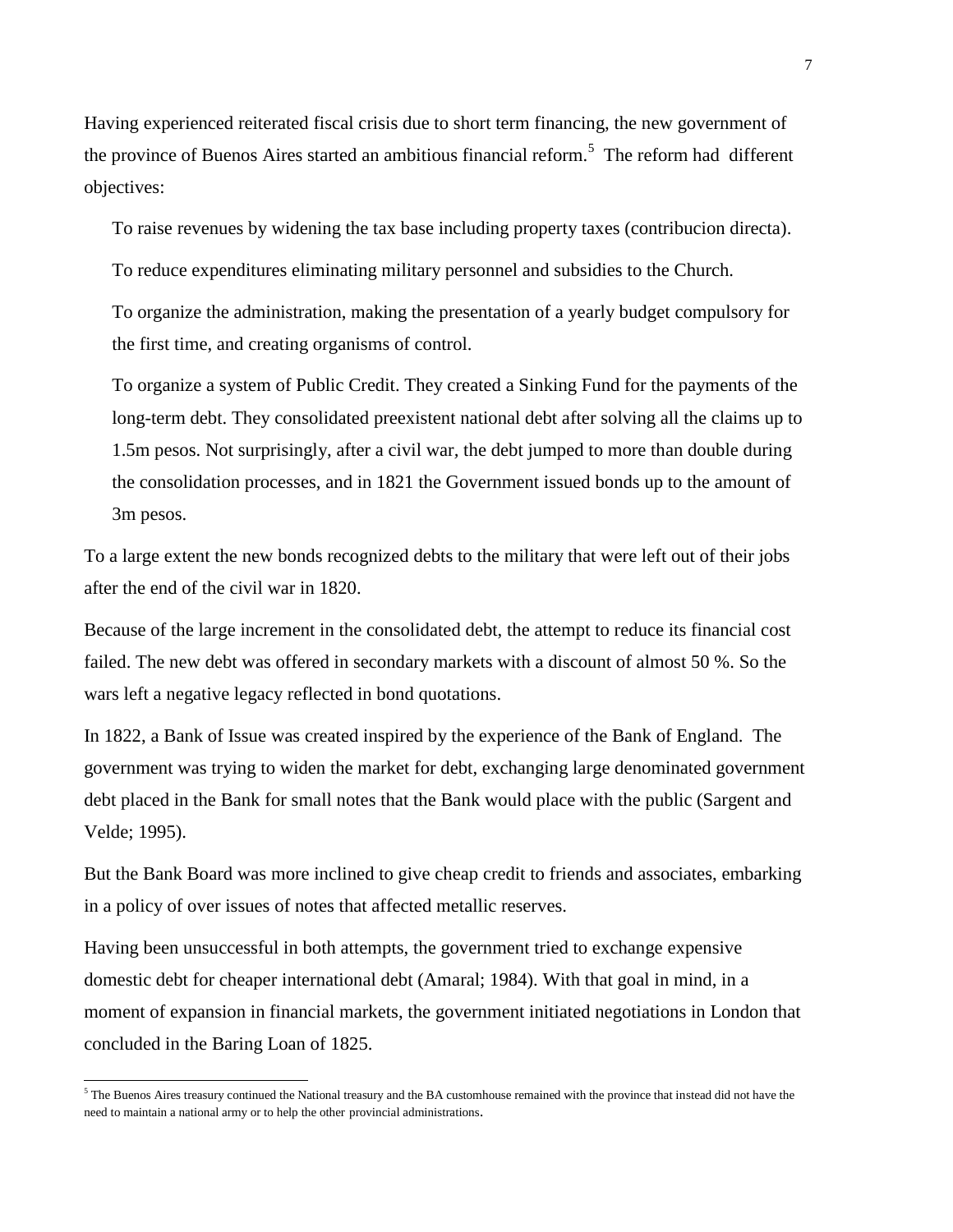#### *Debt Market. Baring Loan 1825, Failure*

The Baring Loan (Amaral; 1984) –among other things- was intended to improve the conditions of the capital markets to place government debt at a lower cost. The idea, as Amaral pointed out, was to exchange expensive domestic debt for international cheaper one, using Baring funds to buy domestic debt and therefore rising its value in domestic secondary markets. When they began receiving those funds, at least in one case, they exchanged bonds at a parity higher than that of the market. But instead, in the end, the government embarked in a complicated financial operation by which it discounted private bills at a much higher rate (1.5 % monthly) than the one they had to pay for them (8.5 % by year). The idea was to profit from the interest differential, obtaining revenues not only to pay the interest of the Baring Loan but also to use its surplus to pay for the growing domestic debt. But the market rate was reflecting the premium that the public was giving to the capacity of the government to repay. In addition, it was affected by an imminent war with Brazil (declared in November 1825). Under these conditions, the holders of government bonds discounted that the government would be unable to repay, and hedging against this**,** demanded specie from the Discount Bank through credit (the Bank loosing reserves). When the Loan Committee (Comision del Emprestito), discounted local bills they also obtain profits buying foreign currency (sovereign) or bills of exchange in sterling with their own bills.

Once the war was under way, after suffering speculative attacks against its notes, the Buenos Aires Discount Bank asked the government for the authorization to suspended convertibility, granted by a decree in January 1826 and confirmed in May. The second decree widened the previous one, declared those notes legal tender, giving them cancelatory rights at face value for the payment of any obligation private or public. Granting those rights, the government made possible the repayment of the credits given in gold with local devalued currency.

As a consequence of the government's losses in specie, default was unavoidable (1827) and the fixed exchange collapsed. In the long run this had serious negative consequences for the economy, closing the access to international and domestic capital markets for decades, increasing the yield on the public debt (the risk premium) with its effects on fiscal finances and the economy as a whole.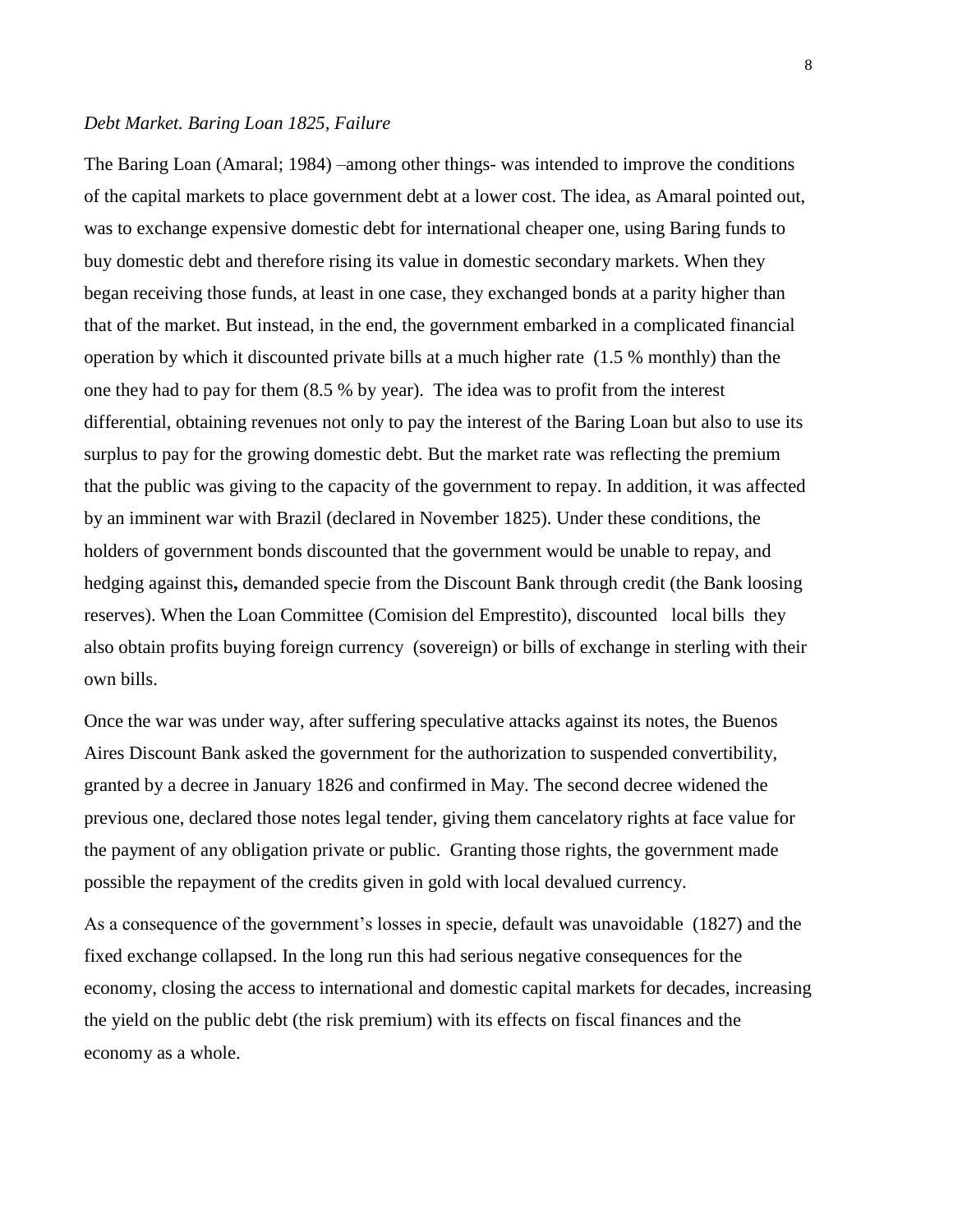But why did the government take those negative measures, why didn't it opt for more reasonable ones? Why did this inflationary method of financing remained during decades if it was so inconvenient?

#### *The political economy of default and inflation*

The government was suffering from rather extraordinary circumstances. Not only did it have small domestic support in the interior, but it also had to face military challenges more serious than the war of independence. Brazil had an outstanding naval superiority that allowed it to impose a blockade to the Rio de la Plata.<sup>6</sup> This produced the collapse of custom revenues in Buenos Aires that were more than 80 % of the total government revenues (See Graph 1. Country Risk)*.* It was not the war but the blockade that exhausted the government. (Wars always produce serious fiscal disturbances but it is different when revenue sources are not largely affected as in Britain in the XVIII Century). When the port of Buenos Aires was closed and custom revenues fell the government had no other substitute.

Under those circumstances it was clear that it could not meet its commitments. Because access to revenues or capital markets didn't depend on performance, the government had no incentives to follow a responsible behavior. Instead it seemed more convenient to impose taxes on capital, to default or to reduce debt in real terms through inflation (Alesina and Drazen, 1991; Alesina,  $1988$ ).<sup>7</sup>

But in fact the government was only partially successful in taxing its creditors (diminishing its liabilities in real terms). The creditors, on the other hand, succeeded in hedging, buying foreign assets with their own debt, discounted at the Bank or the Loan Commission.<sup>8</sup>

In the asset side of the balance sheet of the Comsion del Emprestito, domestic bills replaced foreign funds. Later on those assets were the main capital assets of the new Banco Nacional which, acting as a financial agent of the government, issued currency backed with those commercial bills to finance the war with Brazil. (See Table 2. Balance Sheet of the Comision del Emprestito).

Table 2. Balance Sheet of the Comision del Emprestito

l

<sup>&</sup>lt;sup>6</sup> Britain did not dissuade the Brazilians to blockade Buenos Aires as it had done with Spain during the war of independence.

 $^7$  Alesina, 1988, page 40. The result of fiscal deadlock forced monetisation of the debt.

<sup>&</sup>lt;sup>8</sup> Here applies Alesina and Drazen (1991), on heterogeneous groups and war of attrition. Nobody was accepting to bear the burden of the war. Finally those small savers of Bedford Square were the most damaged by the argentine default*.* See also Eichengreen (1990) on capital flights.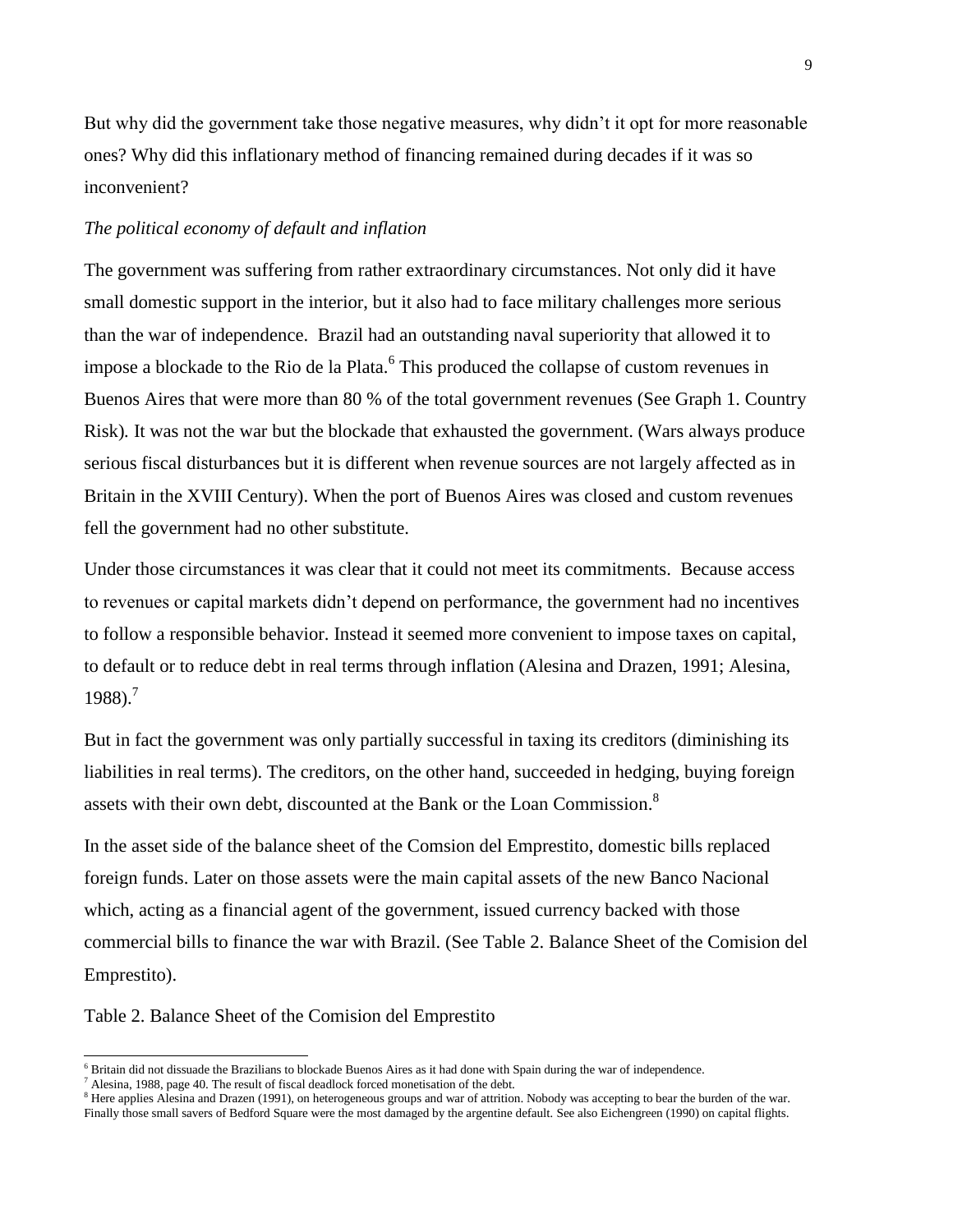| <b>Comision del Emprestito</b><br><b>Opening Balance, April 24 1825</b> |         |          |             |         |  |  |  |  |
|-------------------------------------------------------------------------|---------|----------|-------------|---------|--|--|--|--|
| Thousands of pesos                                                      |         |          |             |         |  |  |  |  |
| Assets                                                                  |         |          | Liabilities |         |  |  |  |  |
| Cash                                                                    | 504.57  | Treasury |             | 2926.66 |  |  |  |  |
| Bills of exchange, London                                               | 1149.59 |          |             |         |  |  |  |  |
| <b>Fondos Publicos</b>                                                  | 407.85  |          |             |         |  |  |  |  |
| Treasury                                                                | 864.64  |          |             |         |  |  |  |  |
|                                                                         | 2926.66 |          |             |         |  |  |  |  |

| <b>Comision del Emprestito</b><br><b>Ending Balance, February 1826</b><br>Thousands of pesos |         |                             |         |  |  |
|----------------------------------------------------------------------------------------------|---------|-----------------------------|---------|--|--|
| Assets                                                                                       |         | Liabilities                 |         |  |  |
| Credits                                                                                      | 2656.46 | Balance april <sub>24</sub> | 2926.66 |  |  |
| <b>Others</b>                                                                                | 487.21  | <b>Others</b>               | 217.56  |  |  |
|                                                                                              | 3144.23 |                             | 3144.23 |  |  |
|                                                                                              |         |                             |         |  |  |
| Source: Halperin (1982)                                                                      |         |                             |         |  |  |

In the end, public domestic debt declined in real terms and paper money issues increased, while the government acquired a depreciated private domestic debt in exchange of specie or foreign assets (Baring funds). The foreign debt increased substantially. However, this was not relevant for practical purposes since it was defaulted. But the incoming government was going had to suffer the erosion of fiscal revenues (collected in paper pesos) in real terms.

The precarious national government, after confronting a strong internal opposition due to the peace treaty with Brazil, was dissolved. The returning army, feeling deserted, ousted the new Buenos Aires' government in December of 1828.

3. *Fiscal administration, crisis and blockades under Rosas.*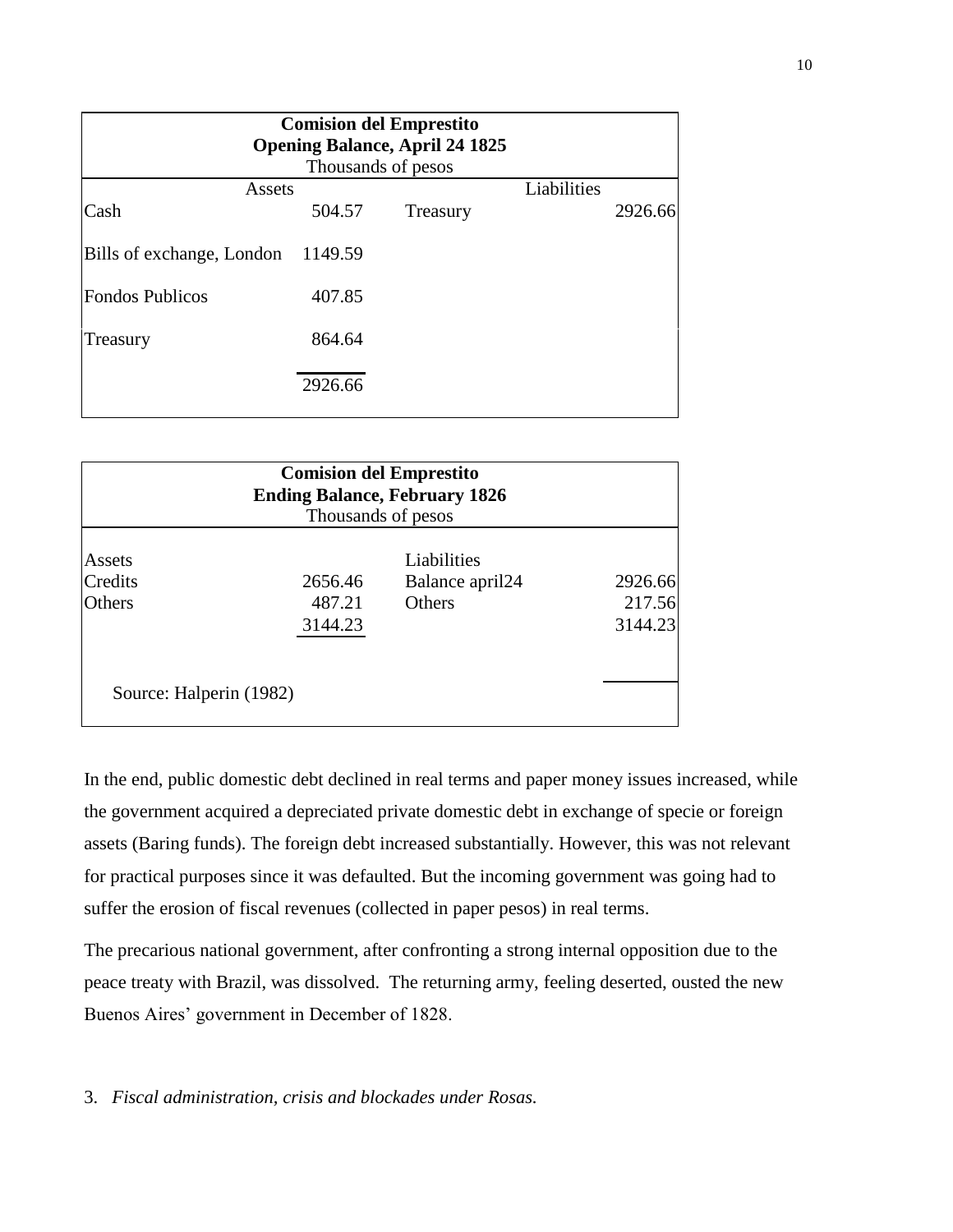The Rosas administration lasted for almost 30 years but lived under permanent threats from inside the country and from abroad except for brief periods, in spite of its dictatorial methods. Besides, Rosas did not rule the whole country. He was the governor of the major province, Buenos Aires, and represented the country before foreign powers. It is true, however, that he exerted strong influence in the province trough military threats or financial help.

The Rosas government fluctuated between short-lived attempts of stabilization and unconcealed recourses to inflation. Affected by internal conflicts from 1829 to 1830, it had unusually peaceful years from 1835 to 1837 and from 1841 to 1845. The war with Bolivia in 1837 but especially two blockades, in 1838 and 1845, affected negatively Rosas' finances. In both occasions he retorted to the condemnable resource of issuing money to offset the fall in revenues.

After the Brazilian war, several attempts had been made to stabilize public finances and to restrict monetary issues.

The Finance Minister Jose Manuel Garcia inspired the two attempts (one under Viamonte, the other under Rosas). The first one in 1829 was a deflationary plan leading back to the metallic regime (through the amortization of notes with fiscal superavit). The second and more ambitious was based on obtaining a new loan in Britain to pay the arrears of the Baring 1825 loan and to produce enough reserves to go back to convertibility. All those attempts failed and the government without access to capital markets until 1857 incurred in short term debt (mainly force debt from its creditors, providers and personnel).

Under those conditions the quotation of the domestic debt remained at low levels, risk premium and interest rates were high.

But the situation worsened when the French and later on the French and the British, blockaded the Buenos Aires port from 1838 to 1840 and from 1845 to 1848. Custom revenues fell dramatically and the government again issued money directly, this time from the Casa de la Moneda. Those issues produced an enormous depreciation of the notes**)** and consequently a correlative rise in inflation. (See Table 3 on Monetary Supply and Gold Premium).

Why did the government persist in this inflationary financing knowing already its negative consequences?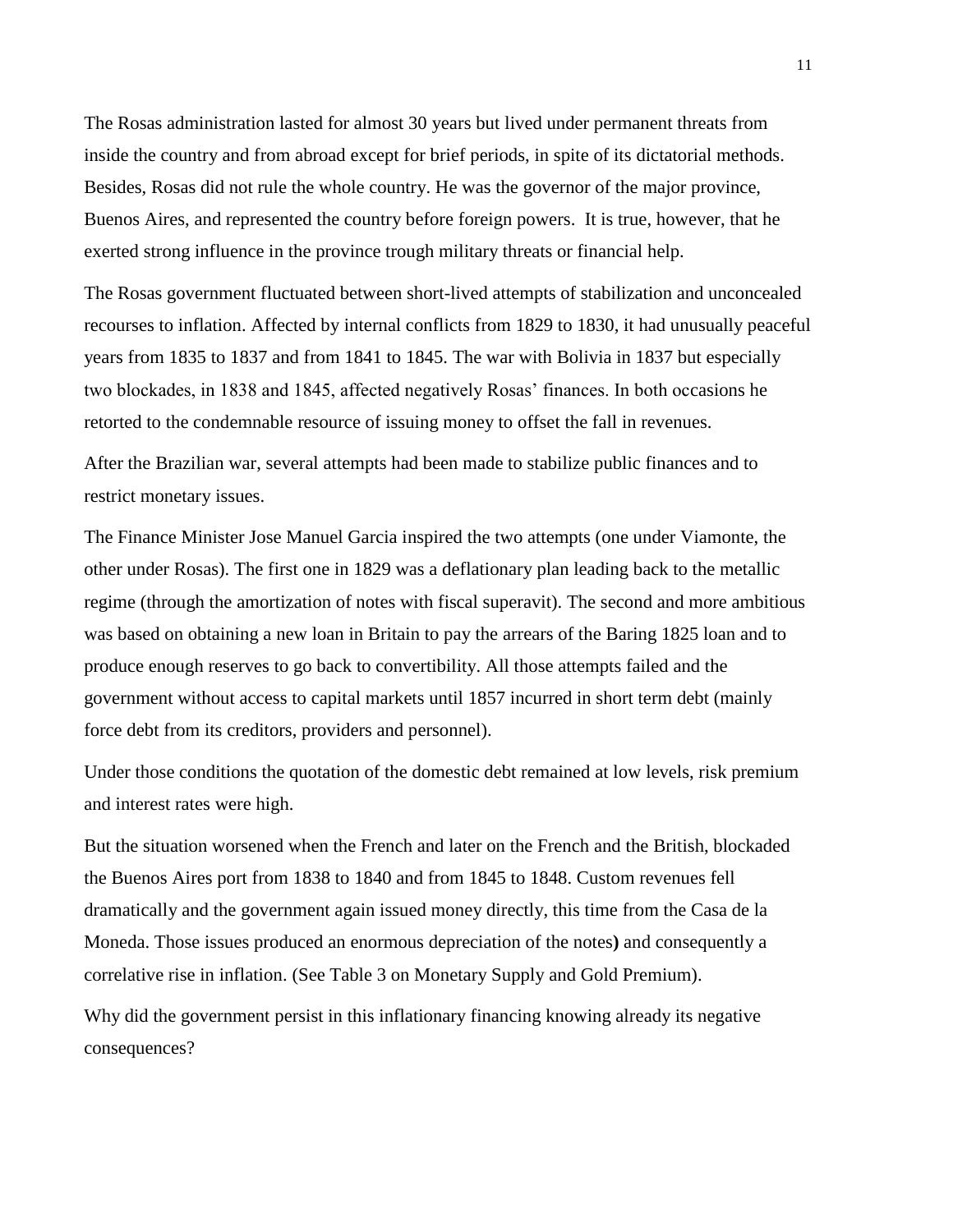In this case it is necessary to see what were the incentives of each group and to what extent they were harm by the governmental policies.

If the government lacks resources it has the option instead to reduce its expenditures. But was this so?

A large majority of expenditures were in military expenses and personnel. No government since the war with Brazil and the 1828 revolution, dared to reduce military personnel. More so when it had to confront external and internal challenges. Therefore, mainly in those years, inflation was a tax on military salaries, and as the following graph presents, a very effective one. (See Graph 3. Military Expenditure).

Graph 3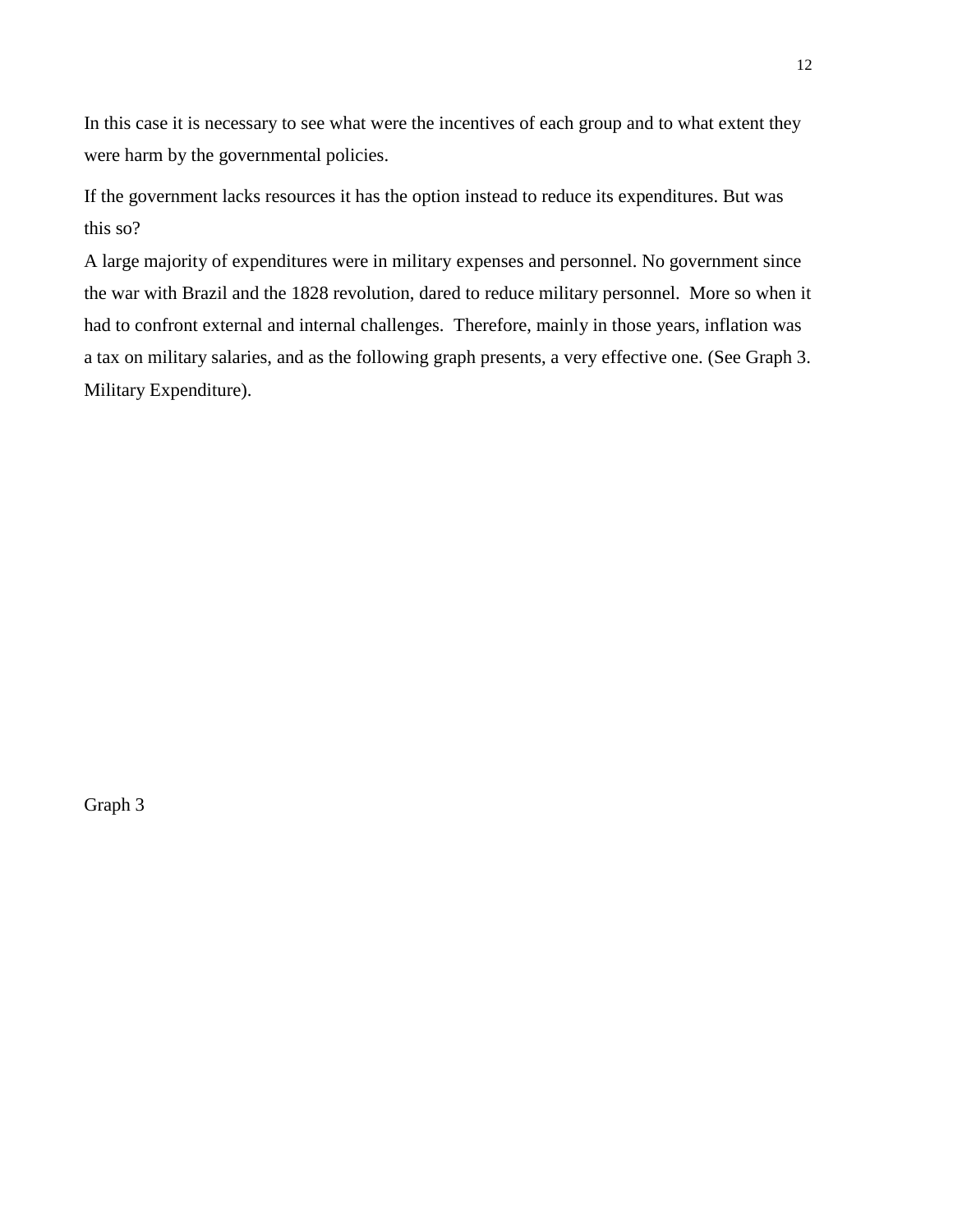

Source Halperin (1982)

 $\overline{a}$ 

Bondholders were affected by depreciation because they owned assets in current paper pesos, but inflation was spread throughout all the sectors of society while an additional increase in debt would affect only bondholders. Besides, bondholders were mainly government providers and they discounted future depreciation increasing their prices.

Exporters also did not suffer by a depreciation of local currency.

Therefore, with inelastic costs (military expenses and personnel) the government used

an inflationary tax to adjust military salaries.<sup>9</sup>

But the incapability of the government to reduce nominal military expenditures and its repeated appeal to inflationary financing showed how conflictive the argentine society was.

## *4. National organization and the consolidation of the state, 1852-1900*

The long lasting conflict between the interior provinces and Buenos Aires (and within each province) was a consequence of the lack of agreement among regions and groups on who would

<sup>&</sup>lt;sup>9</sup>In those days the share of military salaries was larger than that of the civil employees.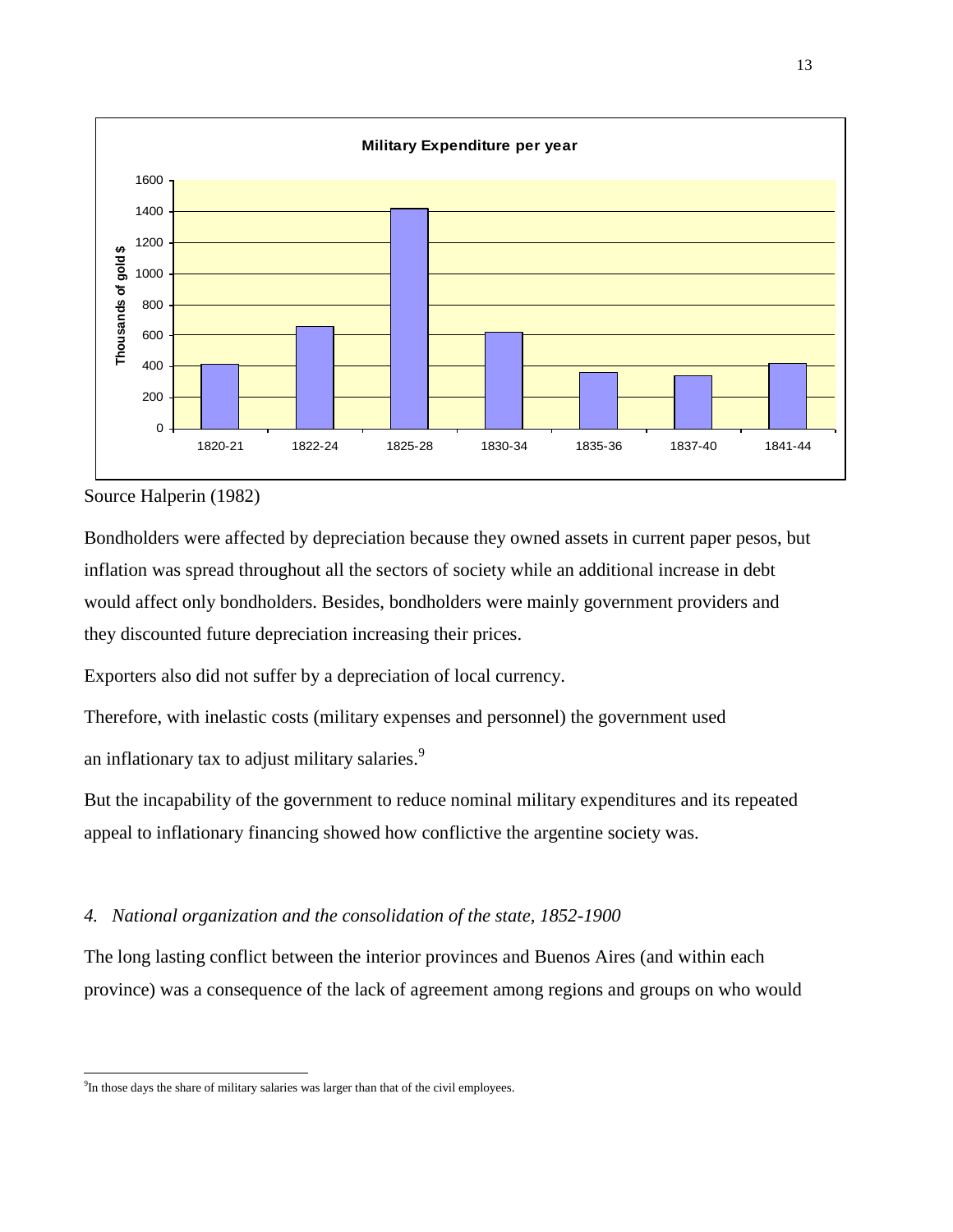bear the cost of a national government. Because there was no party able to impose itself and due to lack of strength of successive governments, a war of attrition continued for decades.

A Tax State requires (as it happens in Europe) the definition of the national boundaries and government jurisdictions, and to know who has the right to tax the inhabitants. The breakdown of independence exacerbated the already existing conflict (since colonial times) on who would pay for the government (Klein, 1973; Cortes Conde and Mc Candless, 1998).

When the former Viceroy was removed, the new Buenos Aires' government took control of the customhouse. In the interior cities where there was a treasury (a Caja), a local government was established to collect taxes (alcabalas on internal trade) and pay for expenditures through its local treasuries (cajas secundarias). Since colonial times, in spite of the centralist bourbon policies, there was a degree of local autonomy. The government established in Buenos Aires in 1810 tried to assert its authority over the former Viceroyalty of the Rio de la Plata and lived of revenues from the Buenos Aires' Customs. The local administrations, on the other hand, remained quite independent collecting revenues that supposedly had to be sent to the central government. The de facto autonomy turned to a formal separation of provinces when in 1820 the central government broke down.

Because of the lack of power to implement new institutional arrangements (which meant a new definition of property rights) a practice that existed in the colony continued. Every city (later on province) that had a treasury retained its control. Those local treasuries were the bases for supporting the new autonomous provincial governments.

The attempts to form a national administration failed because there was no agreement on who had the right to perceive custom revenues (the new main source after the loss of Potosi). Buenos Aires understood that taxes on imports (largely the main source of income) were basically on consumption made largely by its inhabitants. (The difference between the amounts received by import duties in Buenos Aires and the accumulated internal trade duties of all the other provinces show that this was not completely wrong).

On the other hand the provinces claimed the right to share those revenues because they were perceived at the entrance to the national territory. They also demanded the right to participate in the decisions on tariffs. Not because (as it was believed) they looked for protection - that was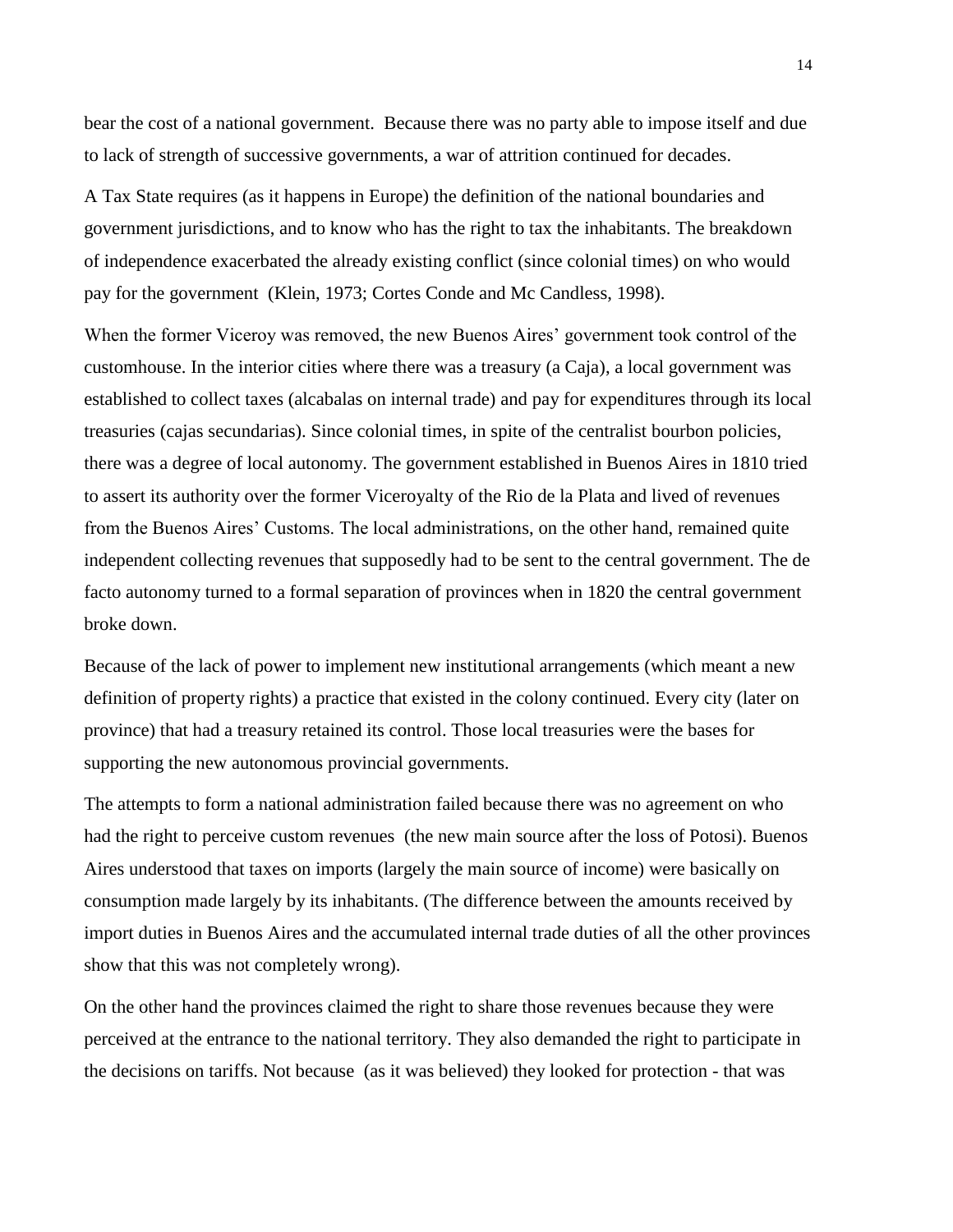already assured by distance and cost of transportation- but because they tried to sell their products in the Buenos Aires' market (where they had to compete with foreign imports).

Then, the conflict on who was going to support the national government was among different provinces and groups.

Buenos Aires, looking for a solution, nationalized the customhouse and decided the elimination of internal ones in 1825. This was rejected by the interior provinces that felt deprived of their unique source of income and by the Buenos Aires *federales,* who knew that the existence of any national government would finally affect Buenos Aires' revenues.

After four decades of internal conflicts, a coalition of the littoral provinces led by Entre Rios' governor Urquiza defeated Rosas in 1852. With The Pacto de San Nicolas, an agreement was reached by which Buenos Aires ceded its Customhouse to the national government and internal customs were eliminated. A military victory was necessary to arrive to that solution. However, former confronted parties (unitarios and federales) joined forces rejecting the pact and Buenos Aires seceded from the National Confederation.

Ten years later, with a military victory over the central government in Parana, Buenos Aires led the organization of a new government and Mitre, his former governor, was elected President. Under certain conditions (the transfer of provincial debt and the concession of subsidies) Buenos Aires accepted the cessions of its Custom.

But why did it accept a measure that was rejected for 40 years? The experience of unending years of civil wars and new circumstances made possible that dramatic change. Some of them are the following:

- a. The understanding of the high cost for all the participants of the subsistence of a permanent conflict. (Capital flights, high interest rates).
- b. The perspective of economic progress that would work in benefit of Buenos Aires if there was political stability and the government could enforce property rights.
- c. A new technology of transportation: railroads that allowed the integration of segmented markets (BA, Littoral provinces, North and Cuyo) in one national market. The widening of the market would allow the spreading of the cost of the government; on the other hand, economic growth would ease that burden.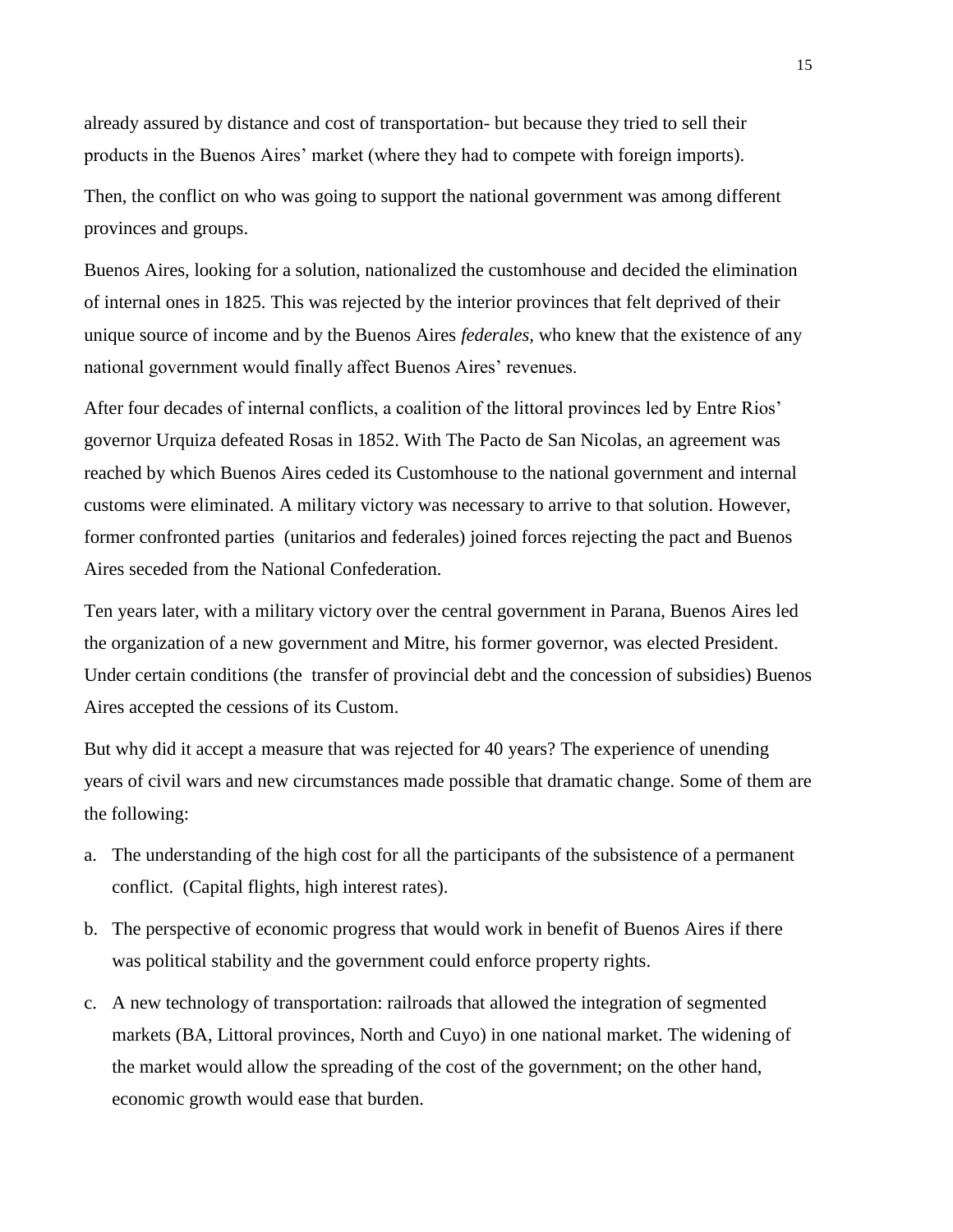In this period several important political events and institutional reforms are noted.

- 1) 1853, the approval of the first National Constitution. New fiscal regime in art. 4.
- 2) 1862, the unification under one federal government. Buenos Aires' customhouse transferred to the nation.
- 3) 1862, the organization of the Public Credit.
- 4) 1863, Monetary Reform in Buenos Aires.
- 5) 1867, return to specie standard. Convertibility in Buenos Aires.
- 6) 1880, solution of the conflict on the nation's capital.
- 7) 1881, Monetary reform: Gold peso.
- 8) 1887, Free Banks Bancos Garantidos.
- 9) Monetary Reform. Currency Board in 1899.

The war with the Confederation embarked Buenos Aires in an enormous expansion of monetary issues. They rose from 125 million with the fall of Rosas in 1852 to almost 300 million a decade after. The effect was a strong depreciation. Because the latest issues were authorized as an advance on new taxes (that would be collected to amortize those issues), once the war ended paper money began to be withdrawn from circulation rapidly leading to the reverse of depreciation. At the same time the national government initiated several reforms, the collection of taxes in gold, and the organization of the Public Credit to have access to a long-term market for debt. In both cases the government was successful: balancing its accounts and getting an important increase in the quotation of the public debt (See Table 1 in the appendix on Country Risk)

The next institutional reform was the return to a metallic standard decided in Buenos Aires.<sup>10</sup> In the Banco de Buenos Aires, an Office of Exchange was established that sold gold ounces and silver pesos for paper pesos at a fix exchange rate (25 paper pesos to 1 hard silver peso).

 $\overline{a}$ 

<sup>&</sup>lt;sup>10</sup> The interior provinces were in silver standard since colonial times.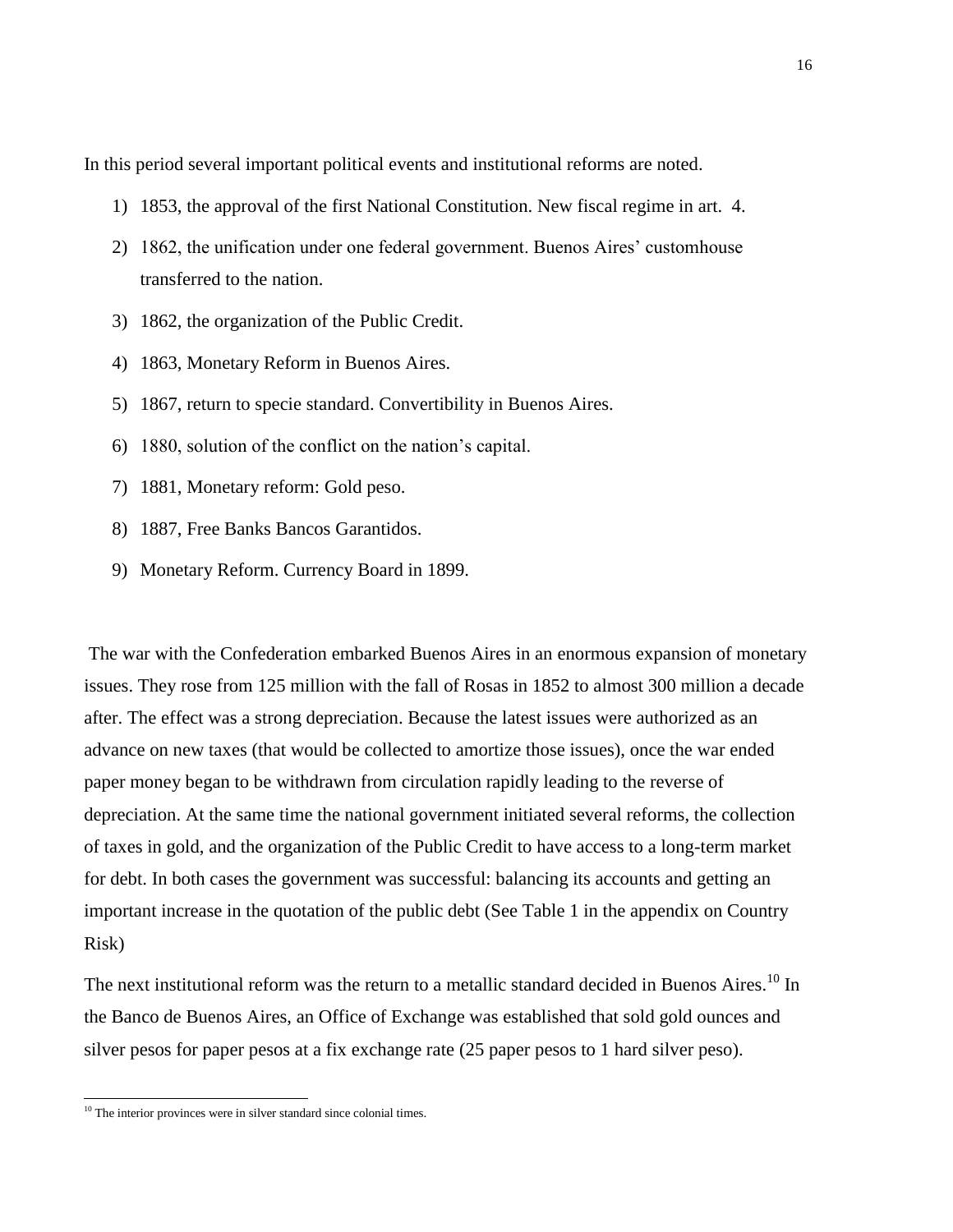From 1864 to 1874 Country Risk diminished. (See Graph 1. Country Risk).

In other work, (Cortes Conde, 1989) I discussed extensively the characteristics and flaws of this scheme. Convertibility without the provision of the currency principle on reserves led to an expansion of banknotes with losses of metallic reserves. When the public noticed that reserves were running out -1874/76 - the Bank could not defend itself against speculative attacks and convertibility was suspended in 1876. Country risk increased from 1874 to 1877.

From 1877 to 1879 a severe program of fiscal austerity was implemented and, after the 1876 jump on paper issues, there were no further issues until the end of the decade (See table 3 on Money Issues). Fiscal equilibrium allowed the government to go back to convertibility under the previous parity, de facto in 1880 and legally in 1883. Country Risk diminished.

After the conflict that finally solved the problem of the nation's capital a new period of peace was inaugurated under president Roca. As part of the new policies that aimed to consolidate the central government, a monetary reform was enacted in 1881. The law established a uniform currency (as a unit of account) for the whole nation: the gold peso at a parity of 1,03 to the former hard peso or dollar. At the same time it compelled the Banks of issue to change their notes to the new denomination and make them convertible as of 1883. As it happened in 1867, the law did not make any requirement on reserves, except those established in the charters of the Banks. From 1878 to 1885 Country Risk continued to decline. (See Graph 1. Country Risk).

In this case, as in the previous one an excess of issues led to the outflow of reserves, to the incapacity of the banks to pay in gold and to the suspension of convertibility in 1885 that lasted until the end of the Century. Country Risk rose from 1885 to 1891.

## *Crisis and recovery 1890. 1899 Monetary reform: Currency Board*

After the 1885 suspension of convertibility until the 1890-91 crisis, there were several attempts of stabilization. All of them failed mainly because there was no a solution to the distributional conflict on who was going to bear the burden of fiscal and monetary adjustments, given the debt incurred by the national and provincial governments. A solution was reached several years after in 1892-96, when there was a definition in favor of external creditors, provincial governments and some privileged domestic creditors. In some cases they obtained more than full satisfaction for their claims (financial and commercial); in others they passed the debt incurred on to the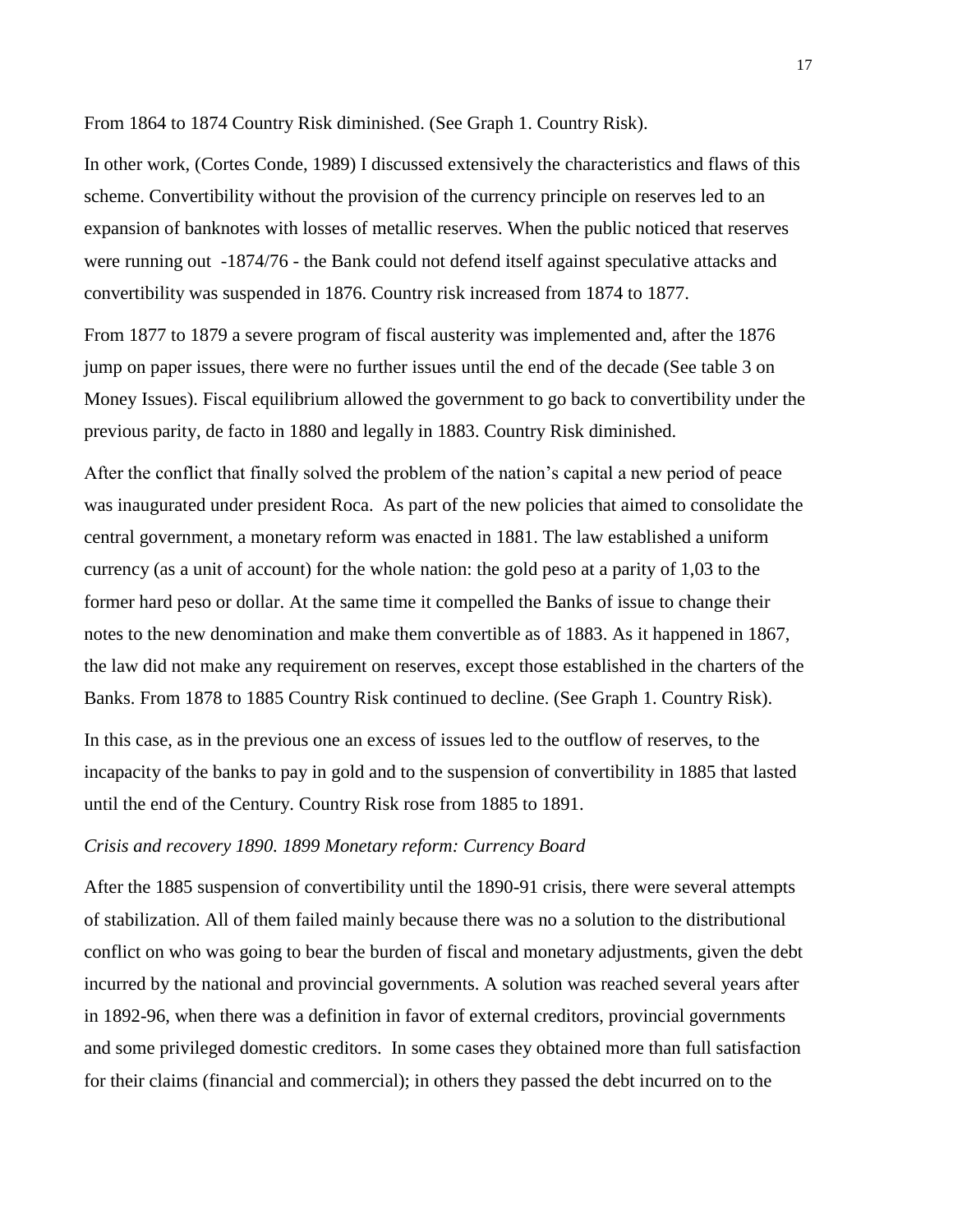government (as provincial governments and debtors of the banking system). Finally there were others left to bear the burden. Who were they? One was the national government that undertook private and provincial debts. However, even when the debt arrangements ended with an enormous increase in its stock, they rescheduled it in a way that financial charges were reduced. Money holders, mainly wage earners (that were an important mass of population this time), also suffered its consequences. Why did they accept the losses (fall in real wages, increase in costs due to tariff and duties paid in gold)?

Primarily, they had no other escape but migration that was not an easy thing. However they did it in 1891-92. Secondly, because they may have thought that it was a circumstance that would change in a short time. In fact after few years, wages and conditions improved, making the alternative of moving more costly (Cortes Conde, 1979). But mainly the taxpayer, especially future ones were left with the cost of the debt. Future generations were not asked (intertemporal problem). However, since taxes were mainly in imports, and the economy was later on expanding and wages raising, there were no complaints. This was also possible because of the extraordinary increase in fiscal revenues (due to the increase in exports and similarly in imports).

Let me now explain the development of the main events leading to the crisis and its solution. After three years of rising government spending and foreign debt, and a strong monetary expansion, there was a speculative attack against banknotes in 1885. The government authorized the suspension of convertibility, extended also to deposits in specie this time. A 30 % depreciation of the peso produced a loss in all the credits not only in peso paper but also in those denominated in gold. Whit this measure, the government had intended to have access to specie in the vaults of the Banks. Foreign creditors that had invested in internal Bonds in pesos and domestic ones that had done so in internal debt in pesos Fuertes (gold) , complained against a decision that generated widespread disbelief. In the following years the government was suffering the consequences of depreciation because the taxes could be pay in paper pesos at face value under the law of *curso forsozo*. While government revenues were in paper pesos it had to pay the foreign debt in gold. Because of this, the government was embarked in a policy of sustaining the rate of exchange selling gold in the market using for that purpose sales of public assets (among them gold deposit for the Banks of Issue – Bancos Garantidos- created in 1887).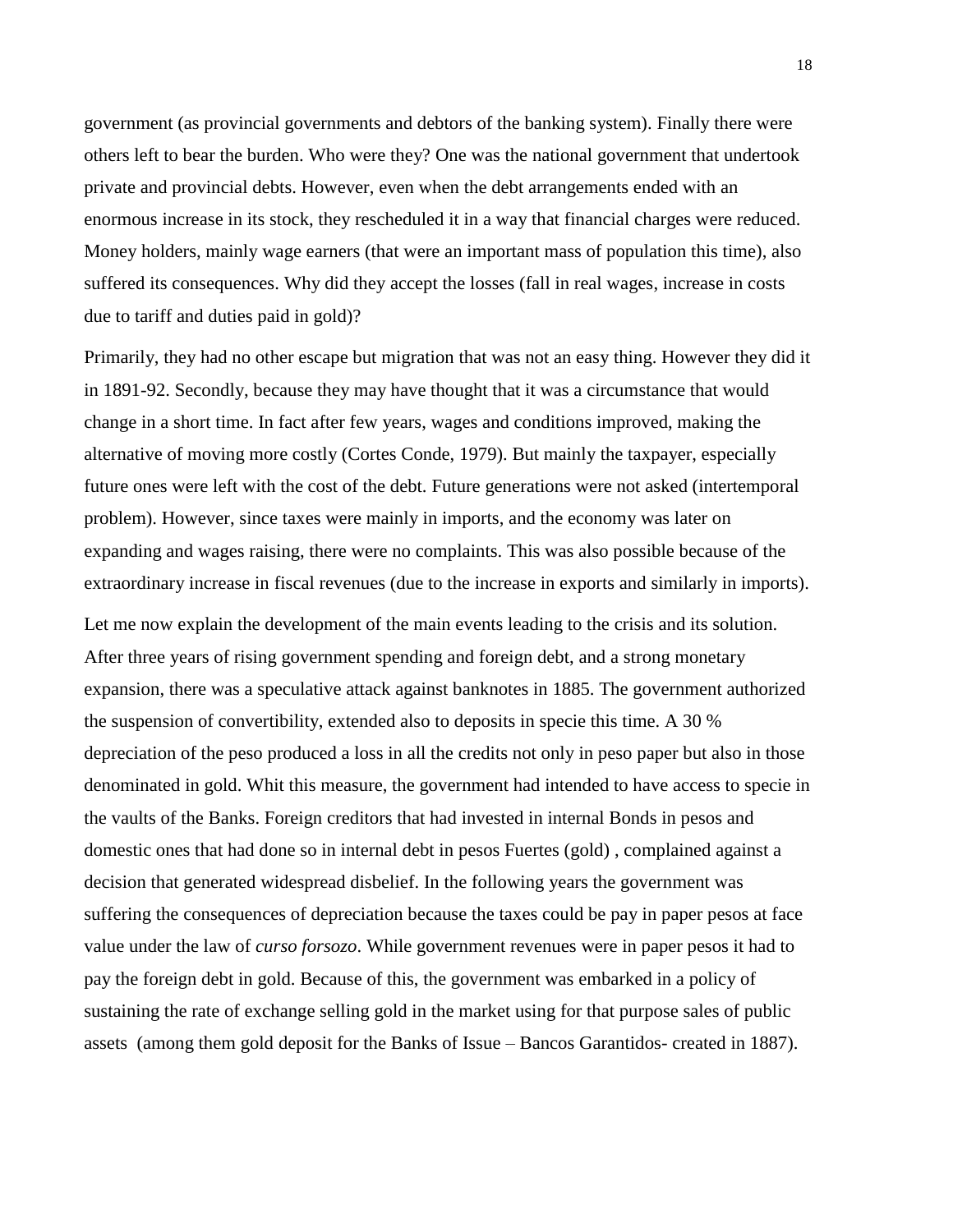For the national government, free banks with guarantee of national debt in gold, was a way of obtaining gold without placing debt into international markets again. For the provincial governments (that almost without exemption found banks in each province) this was an instrument to monetize their debts. The Provinces lived under serious financial problems ever since 1852, caused by the loss of internal customs not compensated by direct taxes. Under the Bancos Garantidos law the currency stock duplicated in one year, while the government was selling gold (dirty float) in order to stabilize the exchange. The public was changing assets in domestic money for foreign assets producing the depletion of gold and later on of notes reserves that led to the crisis (running of deposits, closure of banks). The Baring failure (November1890) ended the government's hope to reach a solution through external loans and started the liquidation of the crisis. The stabilization was reached between 1891 and 1896, once all the claims were solved. The external credits, through a new loan (Morgan Bond), got recognition not only or the financial debt but of others commercial claims, like Railroad guarantees and water Supply privatization, which had increased the debt between 1891 and 1893.

The Provinces succeeded in passing its debt of around 70 m gold pesos to the national government. The privileged local creditors obtained the conversion of their debt from paper pesos to gold in 1888. Who lost? Wage earners with a reduction of salaries in real terms due to depreciation and the future taxpayers for the cost of the enlarged debt..

But in the end the solution was less conflictive this time. It was reached in the middle of a process of economic growth that increased impressively in the following decade and was reflected in a big rise in fiscal revenues.

During that period no new foreign debt was issued. After 1890, all debt registered were the conversions of former ones, government liabilities converted to Bonds (as the RR guarantees), or the undertaking, under pressure, of some private debts.

The fall in prices produced by a severe monetary contraction allowed Argentina, at the end of the century, to converge to international prices (See Graph 4. Prices in Argentina and England). Then the government initiated an ambitious reform: the return to convertibility under a Currency Board inspired in the currency principle. The rule, well known in Argentina and throughout the world, was very simple. Although a monetary rule, it had also fiscal implications. A shock of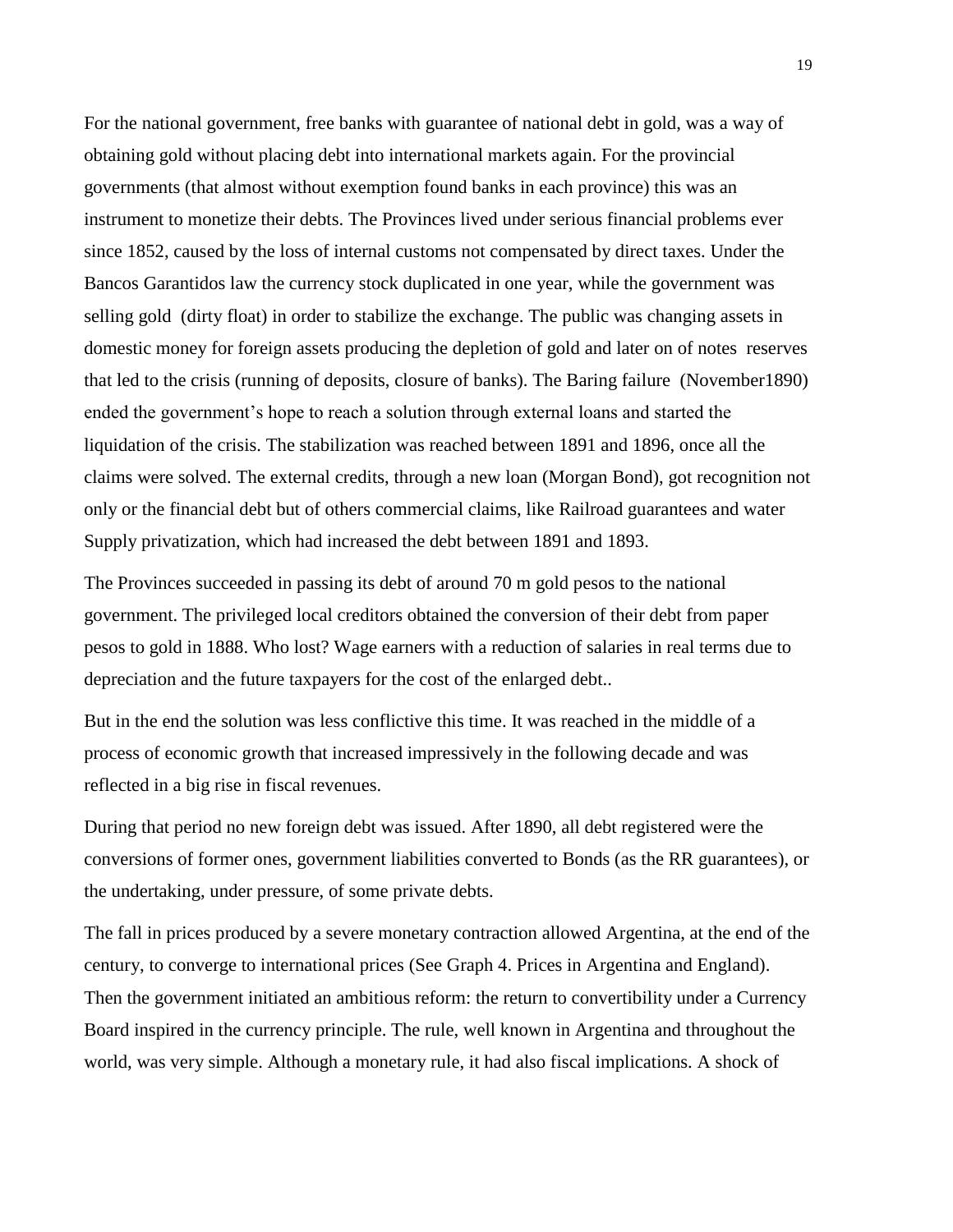credibility immediately followed. Not only foreign capitals but also argentine savings in gold entered, increasing the inflows of gold.

Under the new institutional framework, with the new payment scheduled agreed with foreign creditors and the improved perspectives on fiscal accounts, the country gained access to international capital markets again. It could thus reschedule its debt in 1906 at a rate of interest much lower than that of the 90's. Debt conversion was extraordinarily successful; the new 6 % bonds were quoted at 96 %. With this Argentina started a period of stability that lasted until 1930.

### Conclusions

I. One of the most intriguing problems in the history of Argentina is the extraordinary delay in forming a national government (from 1820 to 1862). What were the causes?

I consider that the decision to establish a national government was, to a large extent, a decision on who would pay for it. During the colonial period patrimonial revenues coming from Potosi paid the burden of administration. After independence this source of income was no longer available. Given that the need for resources affected different groups in diverse ways solving this problems was not easy. A new agreement implied eventual gains and losses no anticipated in the older scheme. The transition from a patrimonial to a tax state required an agreement on property rights, that under the circumstances were difficult to reach (There was no such a problem in the British American colonies).

After unending wars, a solution was reached when one fraction prevailed, but moreover when the winners accepted a compromise as the least expensive outcome. Also because it was perceived that a stable solution, including a government able to enforce property rights, could open a period of economic expansion through trade, given the spreading of a new technology of transportation.

II. The failures of the argentine experiences of fiscal stabilization can be explained by a multiplicity of factors: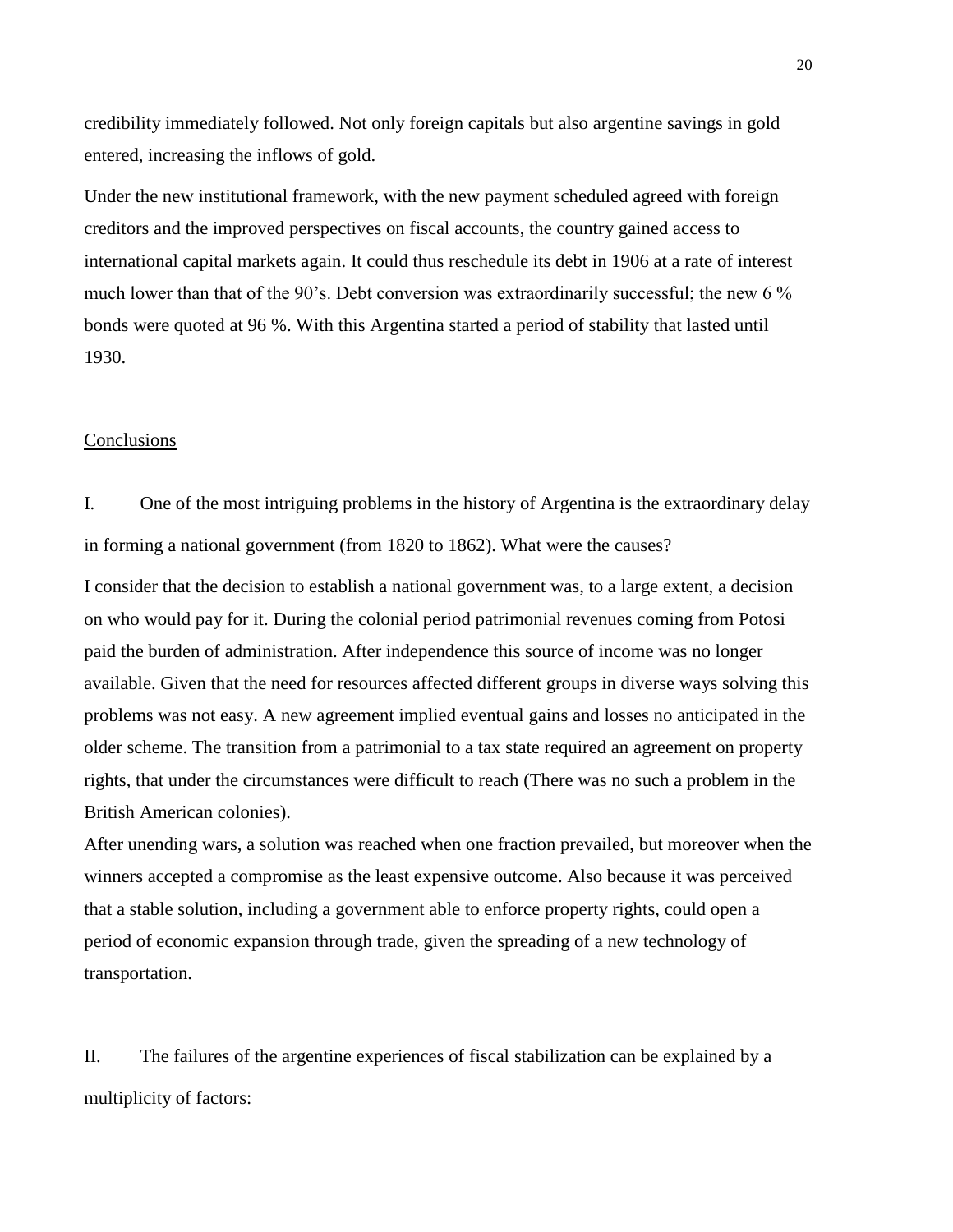II.1 The technology that organized long term debt successful in other parts of the world failed because it was adopted with changes that allowed discretion. The governments applied them to gain respect from the public in order to obtain access to their savings but with some changes, allowing discretion. When they had to face severe financial problems they used this discretionary power to break the rules and to impose taxes on savings (in the form of repudiation of the debt or its depreciation in real terms). But those affected also reacted in such a way that the government generally lost those advantages.

II.2 The market's view on the government not only depended on the institutional constraints imposed, or its reputation but also on:

Its strength, its viability against internal or external threats.

Its access to revenues. When for practical reasons this (as in blockades) was denied, the market perceived the government as unable to comply with its commitments. Under critical circumstances –when access to revenues or credit was closed and when its survival was at stake - there were no incentives for the government to preserve its reputation. It had no future. In that case it was more rational to proceed to tax what existed at its disposal. That led to default and depreciation of the internal debt (1826- 1827).

II.3 Because of the heterogeneity of interests, those measures affected several groups in different ways.

The current government gained access to revenues that were denied to forthcoming ones ( but later on also suffered from the depreciation of revenues (collected in paper pesos).

Local bondholders suffered the depreciation of their assets in real terms but they were successful in hedging, discounting their bills in domestic currency buying foreign assets (Baring 1825). Because they were government suppliers (internal debt was placed mainly among them) they also discounted future losses rising prices. On the other hand the alternative to increase revenues via debt would only damage them while inflation could spread the losses.

Inflationary tax affected mainly wage earners but in an economy like that of Argentina in the first half of the XIX they were a small group, mainly public employees, the majority being military personnel. So inflation affected them and diminished government expenditures. The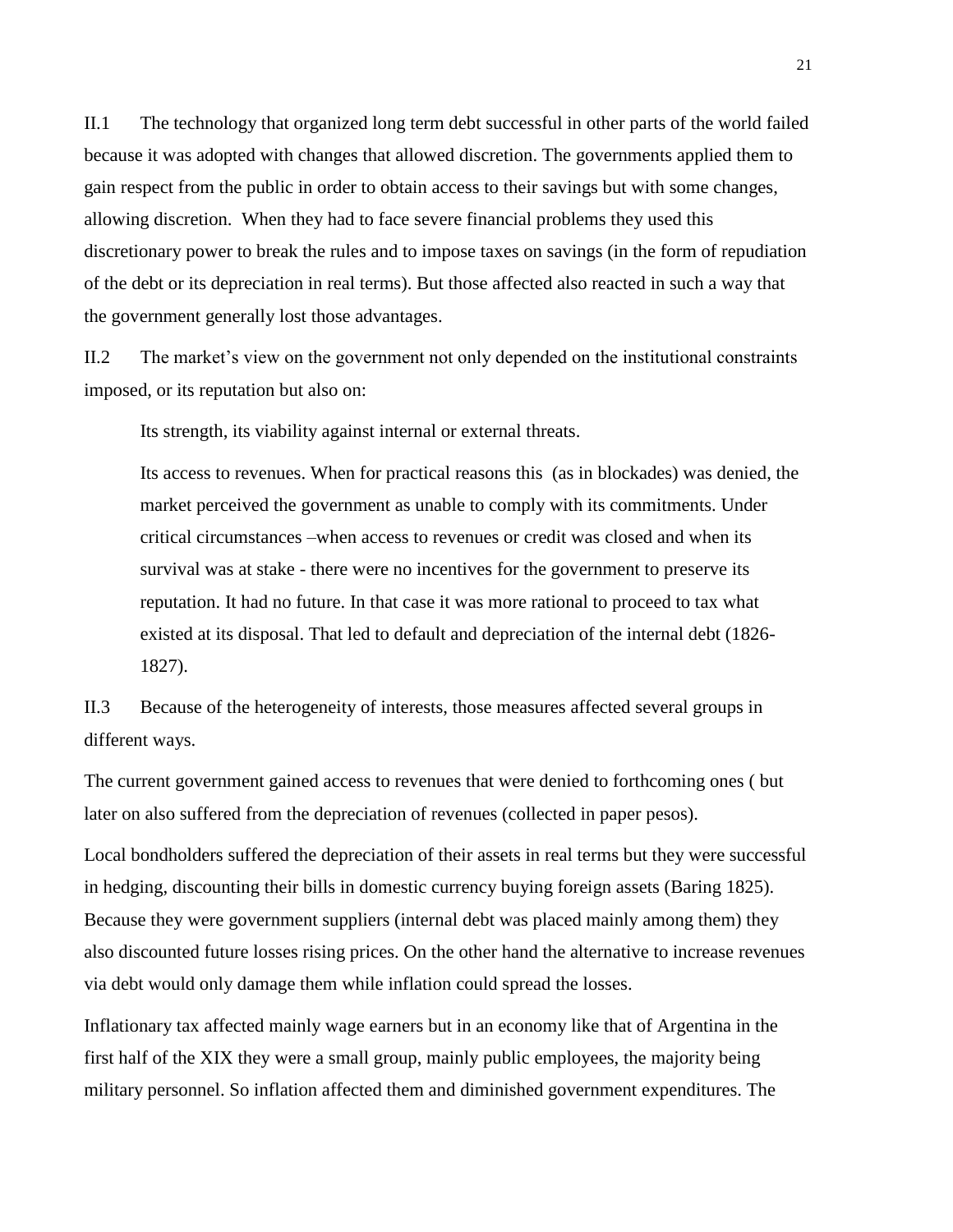government that could not get rid of military used inflationary tax to reduce military expenses (1826-1840). However those measures affected not only future access to financing as it is shown in the increase of Country Risk but also political stability. In 1890, wage earners were those mainly affected instead.

II. 4 Stabilization was obtained when a definitive solution on the distribution problem was reached. In the 80's the conflict consisted on who would pay the enormous expenditures demanded for the construction of infrastructure. Although it was clear that the investments would produce enough revenues in the future, that was not the case in a short period of one decade. The solution reached, partially imposed the costs on wage earners and mainly on the future generations in the form of an engrossed debt.

But what was new, regarding past experience, was how weak was resistance to this agreement. There is not a simple answer to this question, but it is possible to suggest that that the workers had less power to resist it and that the future generation did not vote because it was not born yet*.* In the long run different circumstances helped that solution. Wages that lost purchasing power in the early 90's rapidly recovered and improved substantially at the end of the century thanks to stabilization. The generation that followed received not only the benefits of the infrastructure constructed, but the general increase of wealth following the reduced burden of the debt.

II.5 Only when credible institutions forced the government to comply, and this coincides with a political and economic favorable environment*,* the market perceived the government debt in a favorable way. The 1899, the Currency Board was a very simple and well-known rule that compelled the government to exclude inflationary financing. Under political and economic favorable conditions, with the solutions to external and internal conflicts and without restrictions on revenue, Argentina initiated a very successful path. No only country risk diminished dramatically but a period of strong economic growth continued until WW I.